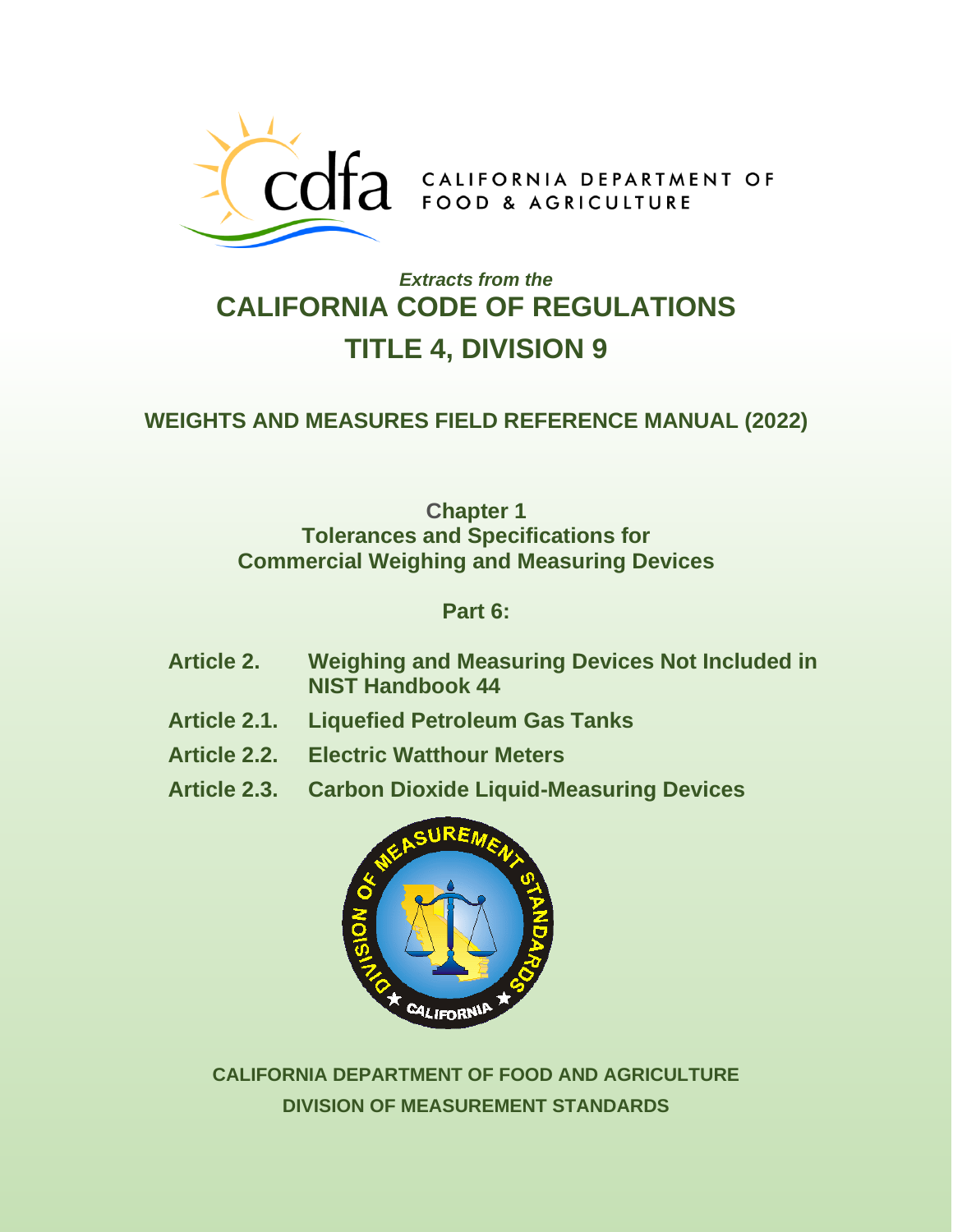# **DISCLAIMER**

This document represents the Division of Measurement Standards' field manual for enforcing regulations pertaining to weights and measures in California. This field manual is not to be considered as the official Code of Regulations, as published by Barclays Law Publishers.

To find the latest online version of the California Code of Regulations (CCR) Title 4, Division 9, visit the California Office of Administration Law (OAL) at:

<http://ccr.oal.ca.gov/linkedslice/default.asp?SP=CCR-1000&Action=Welcome>

The CCR may also be accessed at **<http://oal.ca.gov/>** by selecting the link Titled "California Code of Regulations" under the list of "Sponsored Links" in the left column on the OAL Home page.

For information concerning the contents of this document, please contact the Division of Measurement Standards by e-mail at **[dms@cdfa.ca.gov](mailto:dms@cdfa.ca.gov)**.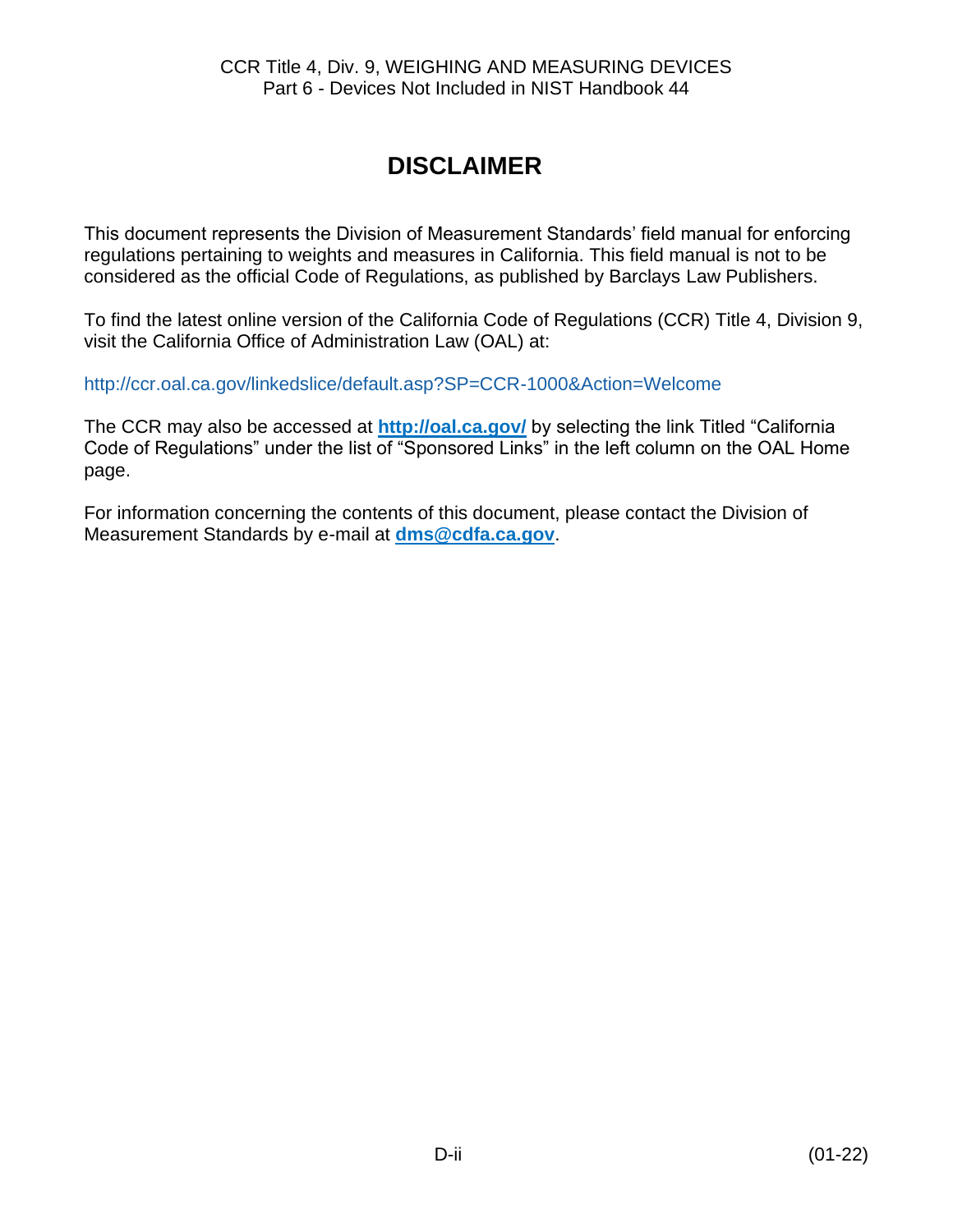| CCR Title 4, Div. 9, WEIGHING AND MEASURING DEVICES<br>Part 6 - Devices Not Included in NIST Handbook 44                                                      |  |
|---------------------------------------------------------------------------------------------------------------------------------------------------------------|--|
| <b>ARTICLE 2. Specifications and Tolerances and Other Technical Requirements for</b><br><b>Commercial Weighing and Measuring Devices Not Included in NIST</b> |  |
|                                                                                                                                                               |  |
| ARTICLE 2.1. Liquefied Petroleum Gas Tanks when Mounted on Highway Vehicles and                                                                               |  |
|                                                                                                                                                               |  |
|                                                                                                                                                               |  |
|                                                                                                                                                               |  |
|                                                                                                                                                               |  |
|                                                                                                                                                               |  |
|                                                                                                                                                               |  |
|                                                                                                                                                               |  |
|                                                                                                                                                               |  |
|                                                                                                                                                               |  |
|                                                                                                                                                               |  |
|                                                                                                                                                               |  |
|                                                                                                                                                               |  |
|                                                                                                                                                               |  |
|                                                                                                                                                               |  |
|                                                                                                                                                               |  |
|                                                                                                                                                               |  |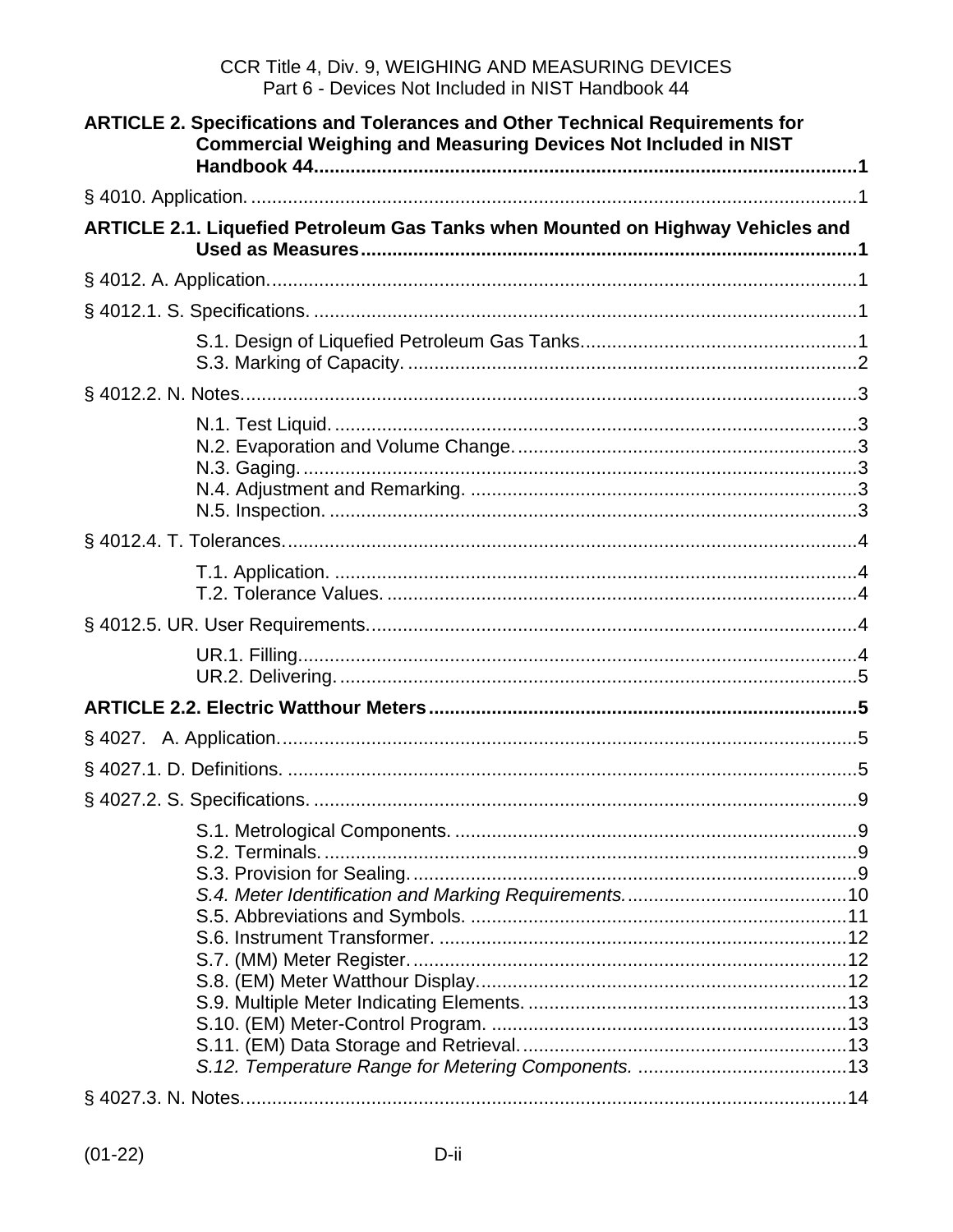| ARTICLE 2.3. Carbon Dioxide Liquid-Measuring Devices (See Chapter 1. Part 3. Section<br>.18 |  |  |  |
|---------------------------------------------------------------------------------------------|--|--|--|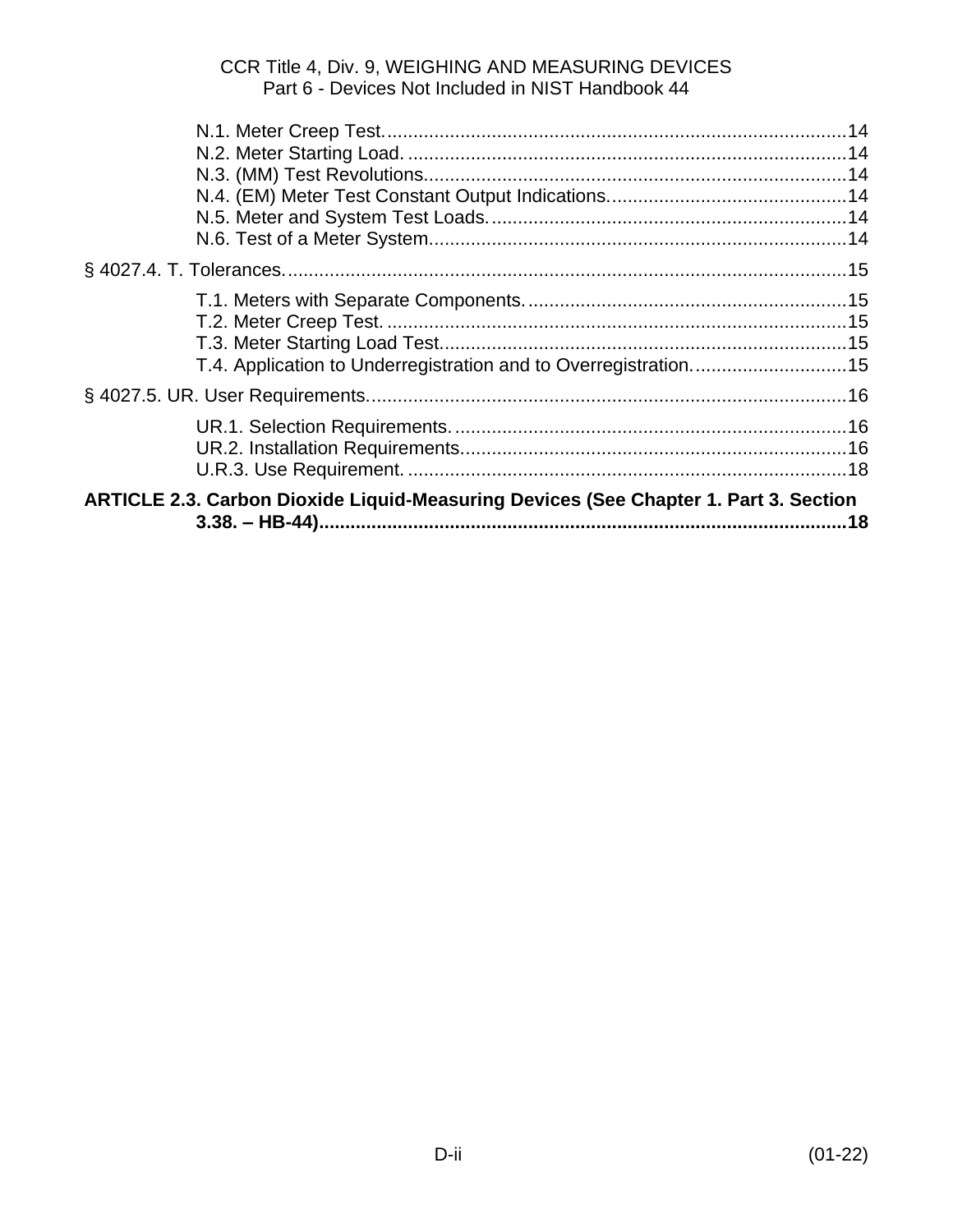# <span id="page-4-0"></span>**ARTICLE 2. Specifications and Tolerances and Other Technical Requirements for Commercial Weighing and Measuring Devices Not Included in NIST Handbook 44**

## **§ 4010. Application.**

<span id="page-4-1"></span>This article and Articles 2.1, 2.2 and 2.3 apply to tolerances, specifications and other technical requirements for commercial weighing and measuring devices that are not incorporated as part of National Institute of Standards and Technology's Handbook 44.

<span id="page-4-2"></span>Note: Authority cited: Sections 12027 and 12107, Business and Professions Code. Reference: Section 12107, Business and Professions Code.

#### **ARTICLE 2.1. Liquefied Petroleum Gas Tanks when Mounted on Highway Vehicles and Used as Measures**

# **§ 4012. A. Application.**

<span id="page-4-3"></span>**A.1.** This code applies to liquefied petroleum gas tanks when mounted on highway vehicles and used as commercial measures. The code does not apply to the following devices:

- (a) Devices used solely for dispensing a product in connection with operations in which the amount dispensed does not affect customer charges.
- (b) Meters mounted on liquefied petroleum gas tanks (for which see code for Liquefied Petroleum Gas Meters).

**A.2.** See also General Code requirements.

Note: Authority cited: Sections 12027 and 12107, Business and Professions Code. Reference: Section 12107, Business and Professions Code.

# **§ 4012.1. S. Specifications.**

#### <span id="page-4-5"></span><span id="page-4-4"></span>**S.1. Design of Liquefied Petroleum Gas Tanks.**

**S.1.1. Tank Requirements.** Liquefied petroleum gas tanks when used as measures shall be so constructed and marked to fully comply with all requirements of the California State Department of Industrial Relations whenever such Department has jurisdiction pertaining to liquefied petroleum gas tanks.

**S.1.2. Completeness of Delivery.** A tank shall be so constructed that, when it is standing on a level surface, complete delivery can be made.

#### **S.2. Design and Location of Liquefied Petroleum Gas Tank Gaging Devices.**

**S.2.1. General.** A dip pipe shall be so designed that it will distinctly and unmistakably define a capacity point when liquid is in contact with the lowest portion of the dip pipe.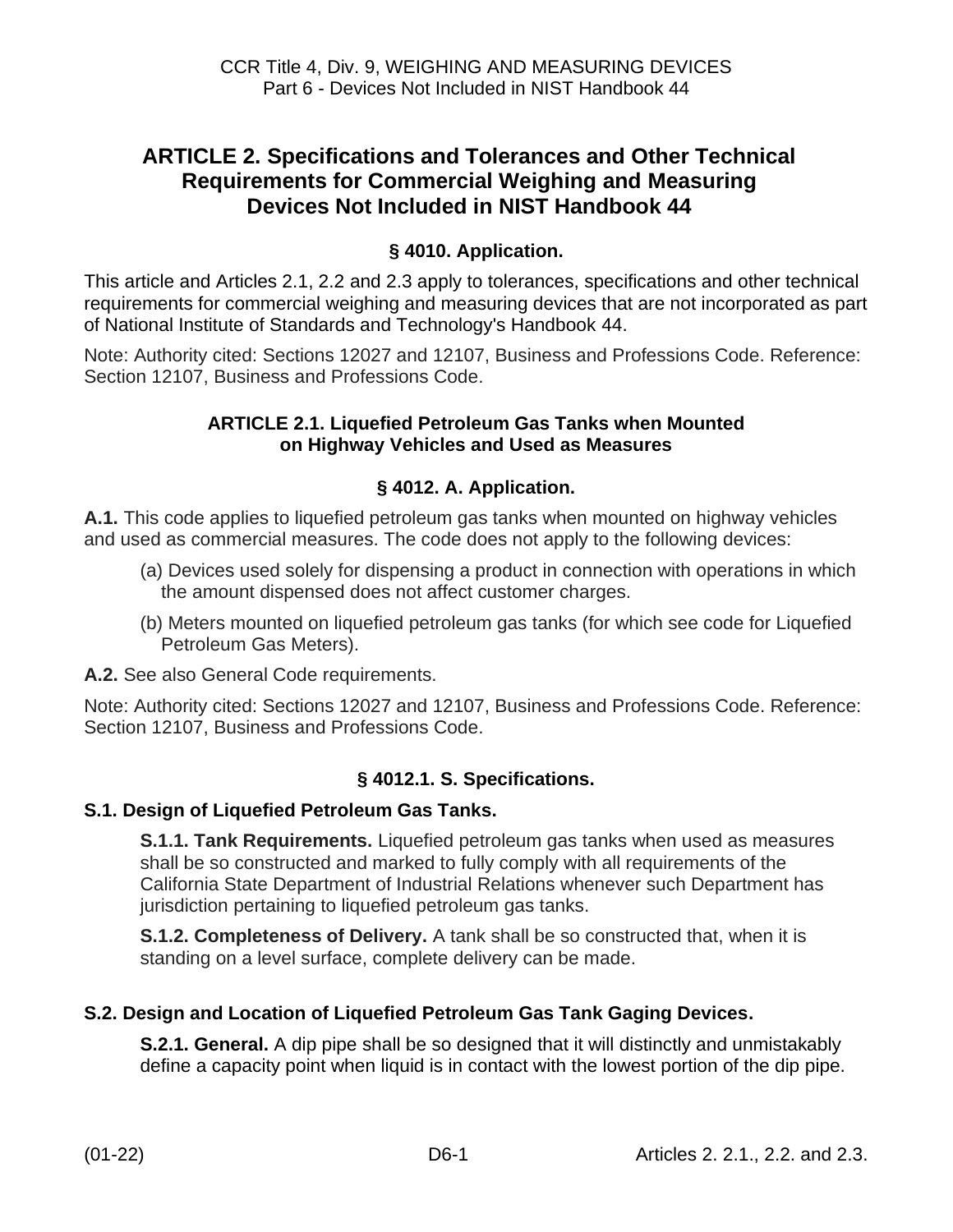**S.2.2. Number of Dip Pipes.** When any tank is used as a measure, it shall be provided with one or more dip pipes, one of which shall indicate between 86 percent and 87 percent of the actual total capacity of the tank.

**S.2.3. Permanently Installed.** Except as provided in S.2.5. and S.2.6., dip pipes shall be permanently installed as an integral part of the tank.

**S.2.3.1. Cylindrical Tanks.** Dip pipes on a cylindrical tank shall be installed with the location of the internal opening of the dip pipe or dip pipes on a line with the longitudinal axis of the tank midway between the ends. For the purpose of this article, "midway" means that the internal opening of the dip pipe or dip pipes shall not be more than 6 inches from the actual midway distance between the ends of the tank.

**S.2.3.2. Spherical Tanks**. The dip pipe or dip pipes on a spherical tank shall be installed with the location of the internal opening or openings of the dip pipe or dip pipes in line with the vertical axis of the tank.

**S.2.4. Openings.** The internal opening of a dip pipe shall be not less than one-quarter inch standard iron pipe size, for at least the first two inches above the liquid, and the internal opening of the dip pipe shall be parallel to the surface of the liquid and shall approach the liquid through the vapor space when the tank is plumb and level. The maximum opening of the bleeder valve shall be a number fifty-four drill size.

**S.2.5. Dip Pipes on Valves.** Dip pipes which are fastened to a valve or valves and are so installed as to be removable from the container and which are less than one-quarter inch standard iron pipe size shall be permitted only on containers of five hundred pounds water capacity or less.

**S.2.6. Removable Dip Pipes.** Removable dip pipes may be used on containers having a capacity in excess of five hundred pounds if the opening and at least the first two inches of the dip pipe above the liquid is not less than one-quarter inch standard iron pipe size. Provision shall be made so the dip pipe or dip pipes may be sealed in place by a weights and measures official in such a manner their position cannot be changed or the dip pipe or dip pipes be removed without destroying or mutilating the seal or seals.

# <span id="page-5-0"></span>**S.3. Marking of Capacity.**

Each liquefied petroleum gas tank used as a measure shall be plainly and conspicuously marked with its capacity. This marking shall appear on the rear or side of the tank, adjacent to the outage indicator valve, in letters, figures, or numerals not less than 3/4 inch in height and not less than 1/2 inch in width. On tanks having one calibrated capacity, the marking shall indicate the tank capacity to the nearest gallon and shall also indicate without qualification that the capacity is measured to the dip pipe. In the case of a liquefied petroleum gas tank having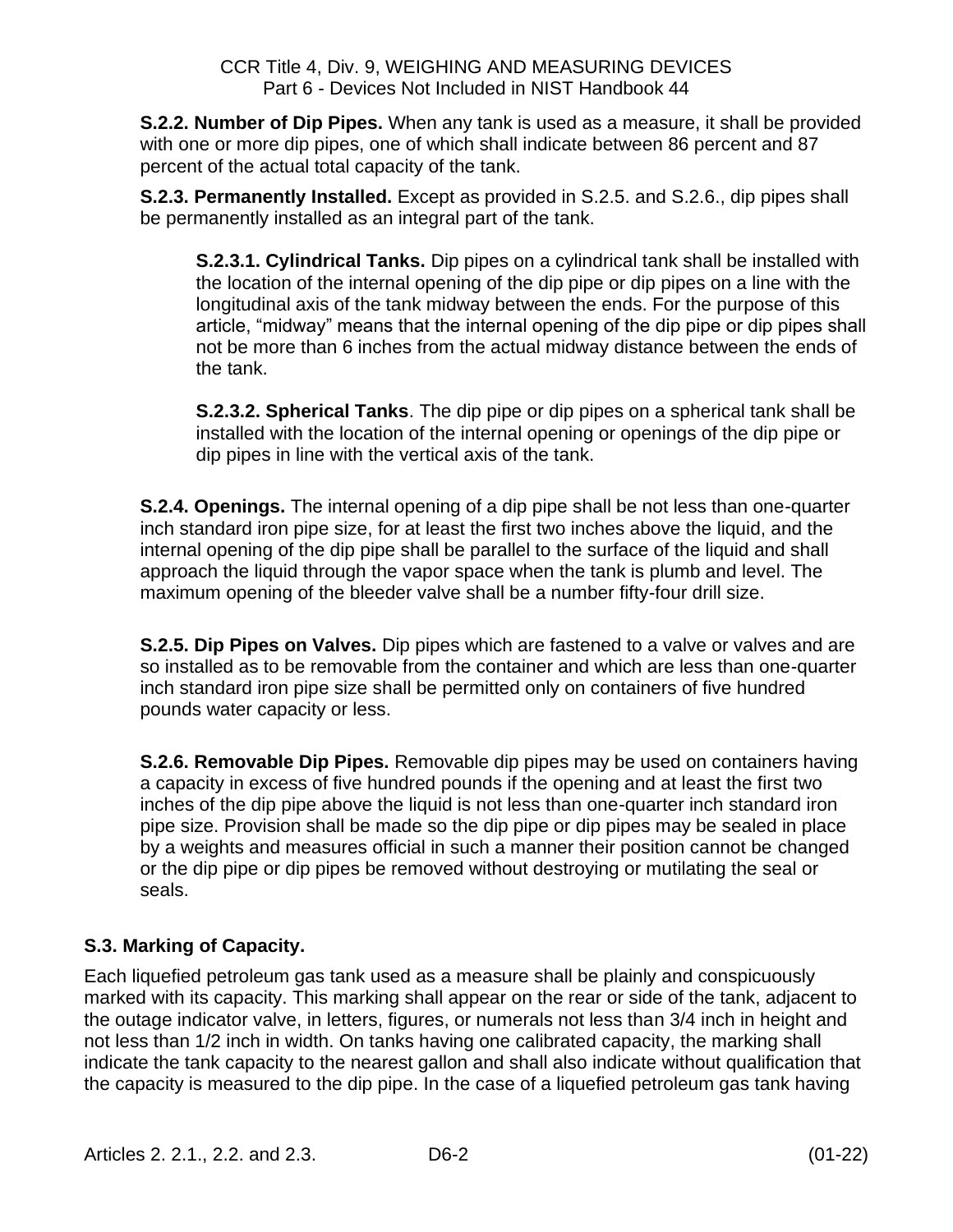more than one calibrated capacity, the marking required by this section shall indicate the capacity applicable to the respective dip pipe.

A marking statement may be expressed in terms of percentage of fill (i.e., 86 1/2 %), if followed by the required marking which states the calibrated capacity in terms of gallons to the dip pipe.

Each and all letters, figures or numerals required by this section shall be of like color or tint and shall contrast with the background of such sign or designation. The required markings shall be the responsibility of the owner of the liquefied petroleum gas tank.

Note: Authority cited: Sections 12027 and 12107, Business and Professions Code. Reference: Section 12107, Business and Professions Code.

#### **§ 4012.2. N. Notes.**

#### <span id="page-6-1"></span><span id="page-6-0"></span>**N.1. Test Liquid.**

Water or light fuel oil shall be used as the test liquid for a liquefied petroleum gas tank.

#### <span id="page-6-2"></span>**N.2. Evaporation and Volume Change.**

Care shall be exercised to reduce to a minimum, evaporation losses and volume changes resulting from changes in temperature of the test liquid.

#### <span id="page-6-3"></span>**N.3. Gaging.**

When a liquefied petroleum gas tank is gaged to determine the proper position for an indicator or to determine what a capacity marking should be, tolerances are not applicable. The indicator shall be set and the tank capacity shall be marked as accurately as practicable.

This requirement applies to new liquefied petroleum gas tanks or following repairs or modifications that might affect tank capacities.

#### <span id="page-6-4"></span>**N.4. Adjustment and Remarking.**

When a liquefied petroleum gas tank is found upon test to have an error in excess of the applicable tolerance, the capacity of the liquefied petroleum gas tank shall be adjusted to agree with its marked capacity, or its marked capacity shall be changed to agree with its capacity as determined by the test.

#### <span id="page-6-5"></span>**N.5. Inspection.**

Weights and measures officials shall not inspect or certify liquefied petroleum gas liquid measuring devices until:

(a) A certificate of inspection covering such equipment has been issued by the Division of Industrial Safety, Department of Industrial Relations of the State of California; or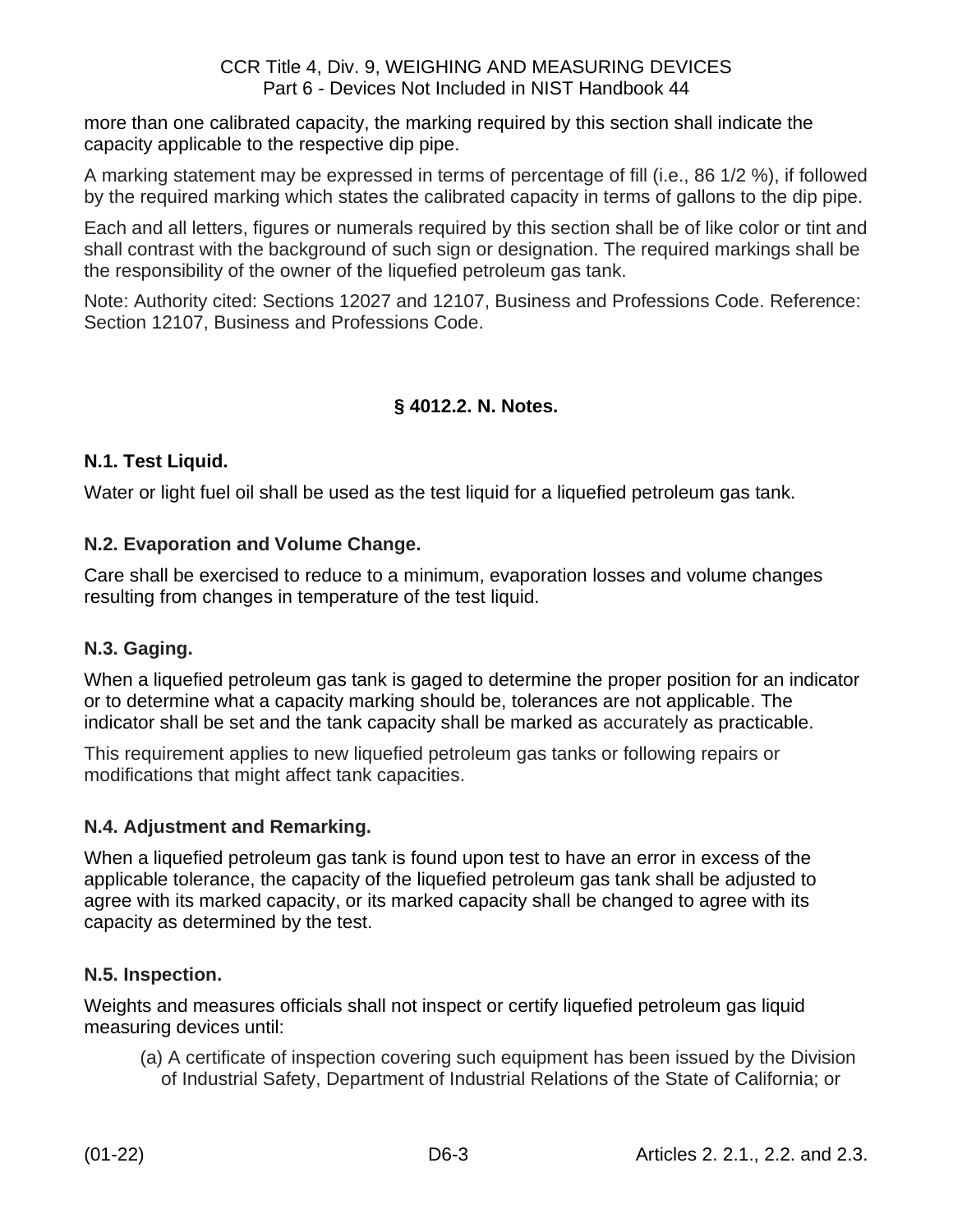- (b) In the case of equipment requiring inspection by the United States Department of Transportation, a certificate has been issued by that agency applicable to such equipment; or until
- (c) Bonafide evidence has been presented that such inspection has been requested of the proper agency by the owner or operator of the equipment, and written permission from the proper agency has been received by him to operate the equipment until the requested inspection has been made. The provisions of this section shall not apply to marine terminals, natural gasoline plants, oil refineries or oil tank farms.

Note: Authority cited: Sections 12027 and 12107, Business and Professions Code. Reference: Section 12107, Business and Professions Code.

## **§ 4012.4. T. Tolerances.**

#### <span id="page-7-1"></span><span id="page-7-0"></span>**T.1. Application.**

The tolerances hereinafter prescribed shall be applied to errors in excess and in deficiency.

#### <span id="page-7-2"></span>**T.2. Tolerance Values.**

Maintenance and acceptance tolerances shall be as shown in Table 1.

#### **TABLE 1. MAINTENANCE AND ACCEPTANCE TOLERANCES ON LIQUEFIED PETROLEUM GAS TANKS**

| <b>Nominal Capacity</b> | <b>Maintenance and Acceptance Tolerances</b> |  |
|-------------------------|----------------------------------------------|--|
| <b>Gallons</b>          | <b>Gallons</b>                               |  |
| 200 or less             | 172                                          |  |
| 201 to 400, inclusive   | 3/4                                          |  |
| 401 to 600, inclusive   |                                              |  |
| 601 to 800, inclusive   | $1 - 1/4$                                    |  |
| 801 to 1,000, inclusive | $1 - 1/2$                                    |  |
| Over 1,000              | Add 1 quart per 200 gallons                  |  |

Note: Authority cited: Sections 12027 and 12107, Business and Professions Code. Reference: Section 12107, Business and Professions Code.

#### **§ 4012.5. UR. User Requirements.**

#### <span id="page-7-4"></span><span id="page-7-3"></span>**UR.1. Filling.**

A liquefied petroleum gas tank shall stand upon a level surface during the filling.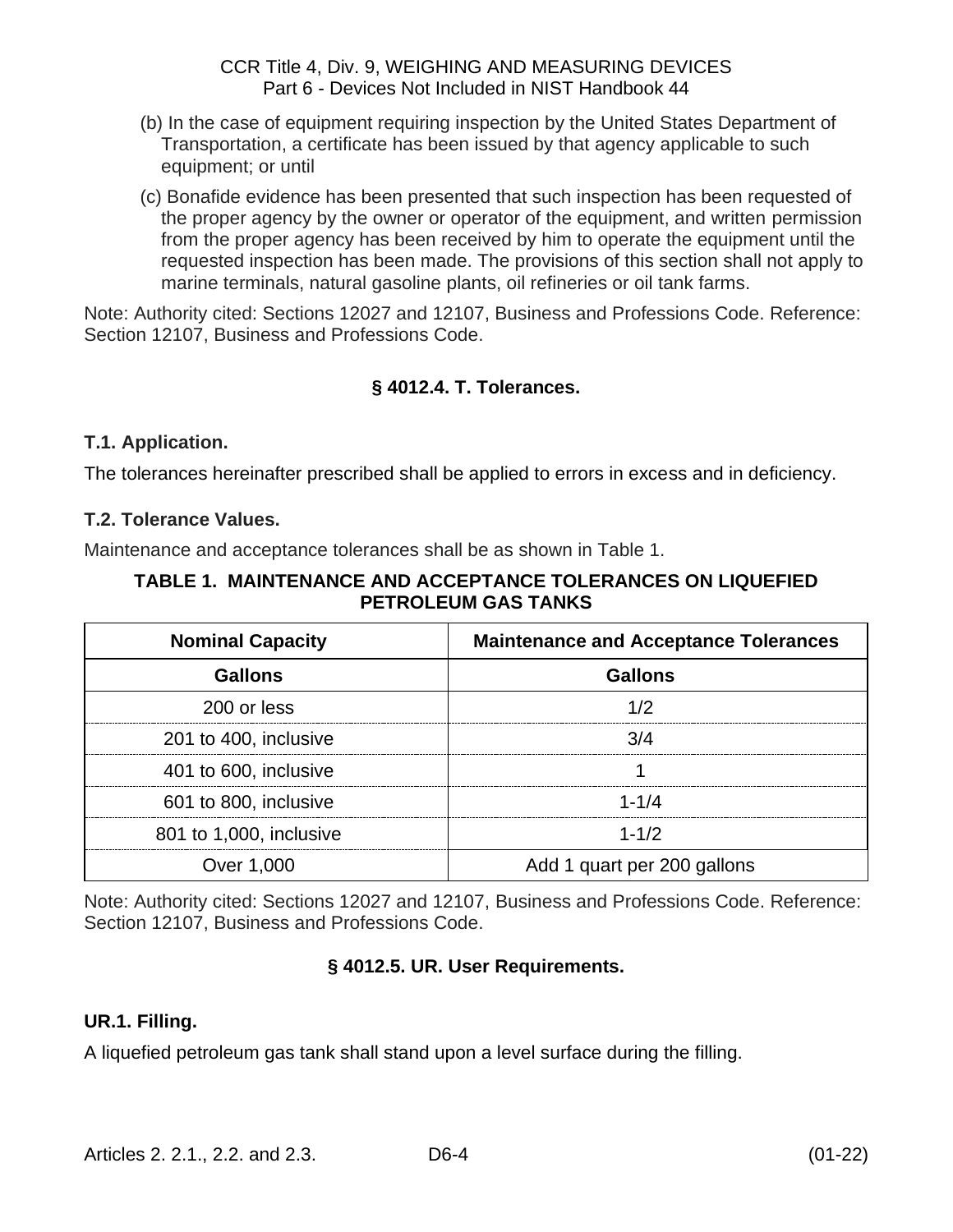# <span id="page-8-0"></span>**UR.2. Delivering.**

During a delivery, a liquefied petroleum gas tank shall be so positioned as to assure complete emptying of tank.

<span id="page-8-1"></span>Note: Authority cited: Sections 12027 and 12107, Business and Professions Code. Reference: Section 12107, Business and Professions Code.

# **ARTICLE 2.2. Electric Watthour Meters**

# **§ 4027. A. Application.**

<span id="page-8-2"></span>**A.1.** This code applies to electronic and mechanical electric energy submeters used for "commercial purposes".

**A.2.** See also National Institute of Standards and Technology (NIST) Handbook 44, Section 1.10, General Code requirements adopted in Article 1, Chapter 1, Sections 4000, 4001, 4002.

**A.3.** This code does not apply to the use of any weight or measure or weighing or measuring instrument used by a public utility in connection with measuring gas, electricity, water, steam, or communication service subject to the jurisdiction of the Public Utilities Commission.

**A.4.** Code sections and subsections with an (EM) notation apply to electronic meters only. Code sections and subsections with a (MM) notation apply to mechanical meters only. Code sections and subsections without (EM) or (MM) notation apply to both meter types.

# **§ 4027.1. D. Definitions.**

<span id="page-8-3"></span>**Accuracy Class.** A performance specification for instrument transformers which expresses the maximum deviation from the true value of a measured quantity. (Instrument Transformer Accuracy Class) example: a 0.2 accuracy class transformer would be more accurate than a 0.3 accuracy class transformer.

The component of electric power that performs work, typically measured in kilowatts (kW) or megawatts (MW). Also known as "real power." The terms "active" or "real" power are used to modify the base term "power" to differentiate it from Reactive Power. The active power ( $P_{ac}$ ) or real power measured by a meter, is the product of voltage (E) times current (I) times the cosine of the angle by which the current lags the voltage (cos  $\Phi$ ) or power factor (pf). Pac = (E) (I)  $(pf) = (E)$  (I) (cos  $\Phi$ ) where  $\Phi$  is the phase angle of the lag.

Alternating Current (AC). An electric current that reverses direction in a circuit at regular intervals.

**Ampere.** The practical unit of electric current. It is the quantity of current caused to flow by a potential difference of one volt through a resistance of one ohm. One ampere is one coulomb of charge per second.

**Apparent Power:** The product of the current and the voltage in a circuit.

**Audit Trail.** An electronic count and/or information record of the changes to the values of the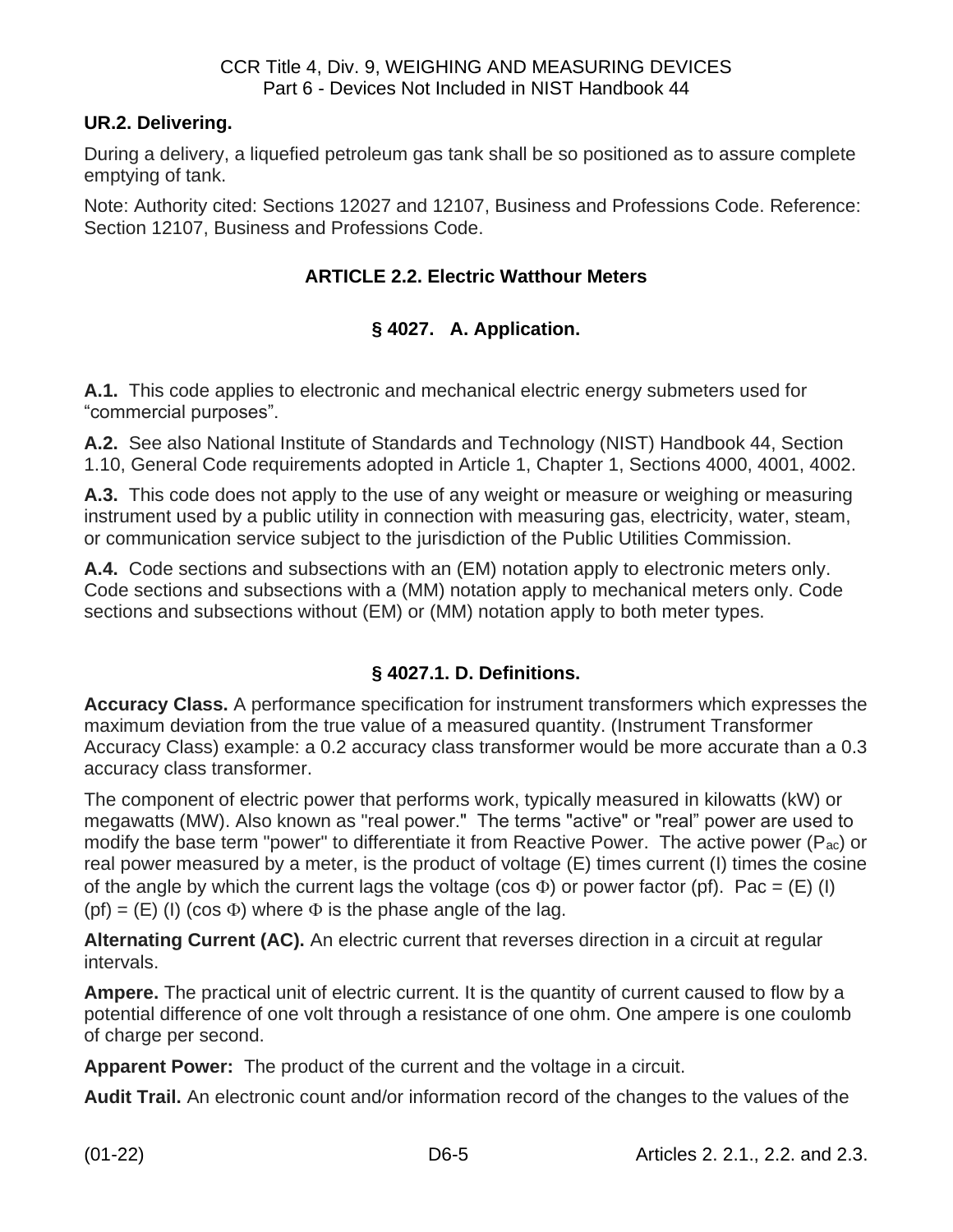calibration or configuration parameters of a device.

**Balanced Load.** Balanced load is used to indicate equal currents in all phases and relatively equal voltages between phases and between each phase and neutral (if one exists), with approximately equal watts in each phase of the load.

**Basic Lightning Impulse Insulation Level (BIL).** A specific insulation level expressed in kilovolts of the crest value of a standard lightning impulse. (Example:  $BIL = 10$  Kv)

**Burden (B).** The impedance of the circuit connected to the instrument transformer's secondary winding. (Example:  $B = 21$  Ohms Max.)

#### **Commercial Purposes.**

a) A quantity determination or statement of weight, measure, or count of any commodity or thing, used wholly or partially, as a basis for sale, or,

b) a quantity determination or statement of weight, measure, or count of any commodity or thing upon which, wholly or partially, a charge for service is based.

**Coulomb.** The meter-kilogram-second unit of electric charge equal in magnitude to the charge of 6.24 x 1018 electrons; charge transported through a conductor by a current of one ampere flowing for one second.

**Creep.** A continuous apparent measurement of energy in a meter with operating voltage applied and no power consumed.

**Current.** The rate of the electron flow past any one point in the circuit. The unit of measurement is coulombs per second or amperes.

**Electronic Meter (EM)**. An electric watthour meter that does not have a rotor.

**Element.** A combination of a voltage-sensing unit and a current-sensing unit, which provides an output proportional to the quantities measured.

**Form Designation (FM).** (MM) An alphanumeric designation denoting the circuit arrangement for which the meter is applicable and its specific terminal arrangement. The same designation is applicable to equivalent meters for all manufacturers. (Example: FM 2S)

**Hertz (Hz). Frequency or cycles per second.** One cycle of an alternating current or voltage is one complete set of positive and negative values of the current or voltage.

**Instrument Transformer.** A transformer that reproduces in its secondary circuit, in a definite and known proportion, the voltage, or current of its primary circuit, with the phase relation preserved. Sometimes these devices may be referred to as VTs (Voltage Transformers) or CTs (Current Transformers).

**Instrument Transformer-Rated Meter.** A metering system with terminals arranged for connection to the secondary windings of external instrument transformers.

**Instrument Transformer Ratio.** The stated ratio of the primary circuit current or voltage compared to the secondary circuit current or voltage. (Example: CTR = 200 : 0.1)

**Kilowatt (kW).** A unit of power equal to 1,000 watts.

**Kilowatthour (kWh).** 1,000 watthours.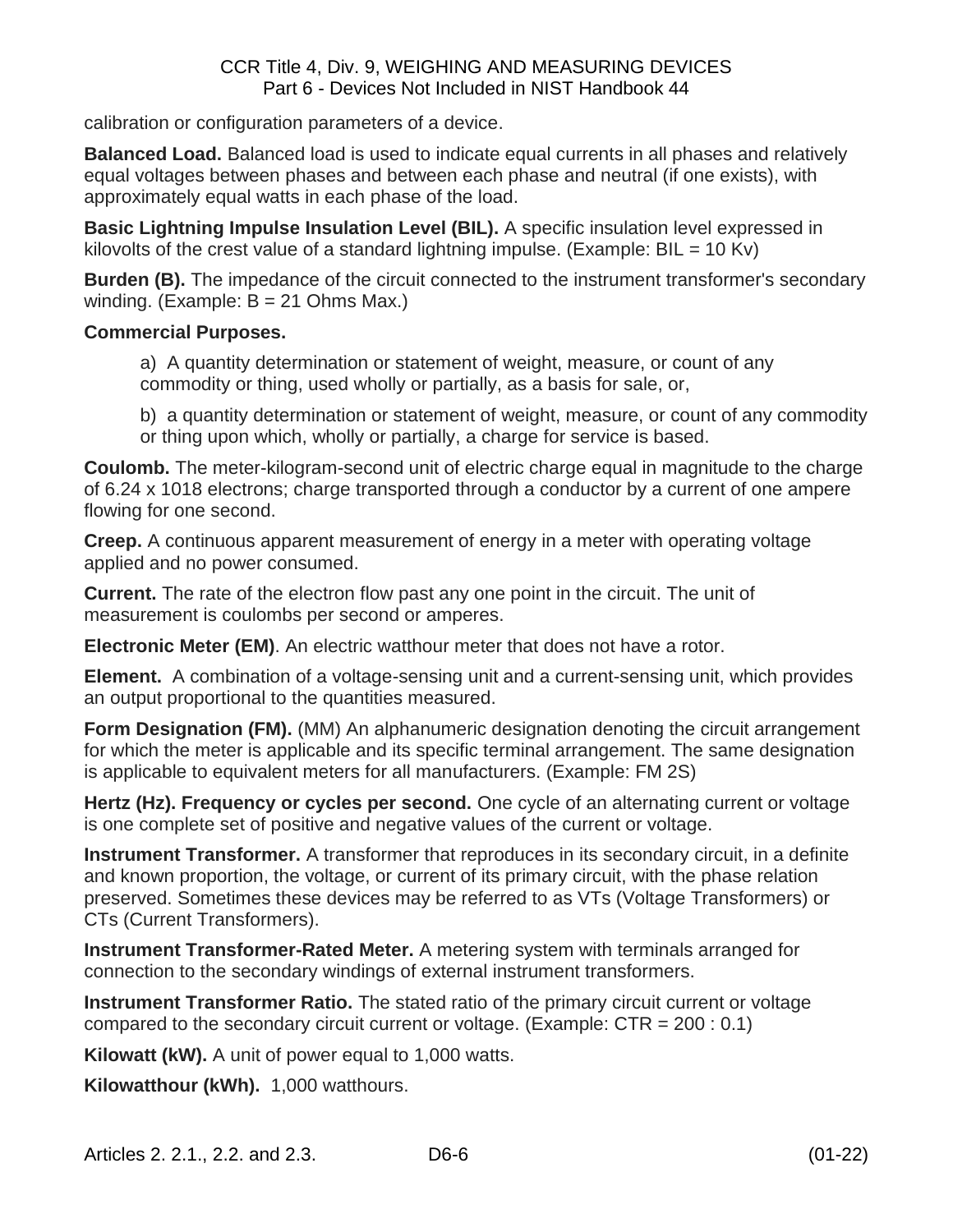**Line Service.** The service conductors connecting the master meter to the submeter.

Load Service. The service conductors connecting the submeter to the tenant's electrical load.

**Master Meter.** An electric watthour meter owned, maintained, and used for commercial billing purposes by the serving utility. All the electric energy served to a submetered service system is recorded by the master meter.

**Mechanical Meter** (MM). A watthour meter with a rotor.

**Meter Class (CL).** The manufacturer's designated maximum amperes a meter can measure continuously without damage or exceeding limits of accuracy. (Example: CL 200)

**Meter.** An electric watthour meter.

**Metrological Components.** Elements or features of a measurement instrument or system that perform the measurement process or that may affect the final quantity determination or resulting price determinations. This includes accessories that can affect the validity of transactions based upon the measurement process. The measurement process includes determination of quantities; the transmission, processing, storage, or other corrections or adjustments of measurement data or values; and the display or recording of measurement values or other derived values such as price or worth or charges.

**Ohm.** Practical unit of electric resistance, which allows one ampere to flow when the impressed potential is one volt.

**Percent Registration.** Percent registration is calculated as follows:

$$
Percent Regulation = \frac{Wh\ measured\ by\ meter}{WH\ measured\ by\ STANDARD\ X100}
$$

**Figure 1 - Image of Formula to Determine Percentage Error.**

(Percentage error equals the watthour measured by the meter divided by the watthour measured by the standard multiplied by 100.)

**Percent Error.** Percent Error = Percent Registration – 100

**Power Factor.** The ratio of the active power to the apparent power.

**Primary Watthour Constant (PKh) (MM)**. The meter Kh multiplied by the product of the current and/or voltage transformer ratio(s):

PKh = Kh (Current Transformer Ratio X Voltage Transformer Ratio)

**Register Ratio (Rr) (MM).** The number of revolutions of the gear meshing with the worm or pinion on the rotor shaft per complete rotation of the fastest (most sensitive) wheel or dial pointer.

**Remote Configuration Capability.** The ability to adjust a measuring device or change its sealable parameters from or through some other device that is not itself necessary to its operation and is not a permanent part of the adjustable device.

**Revolution Equivalent.** The number of watthours represented by one increment (pulse period) of serial data.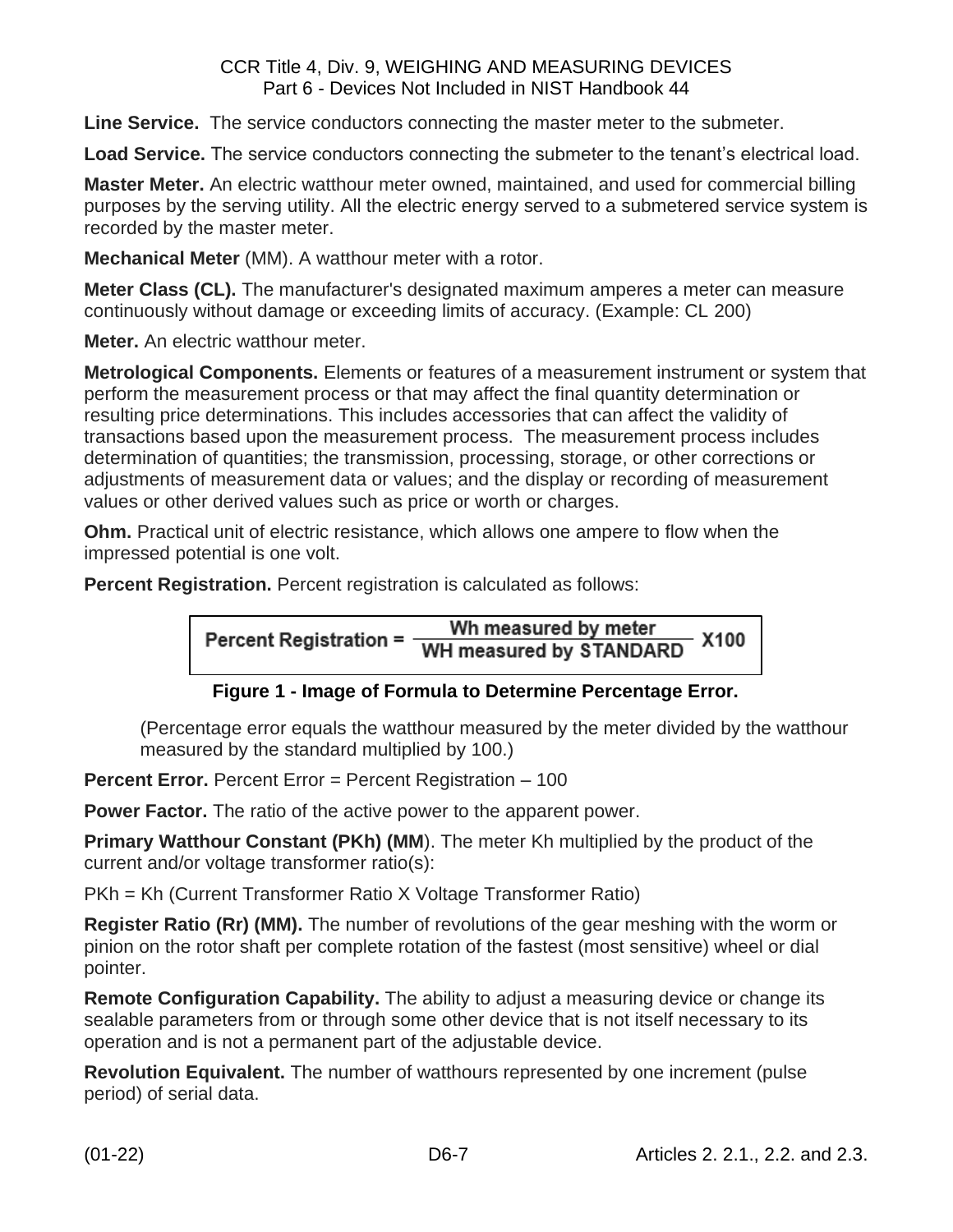**Serving Utility.** The utility distribution company that owns the master meter and sells electric energy to the owner of the submeter system.

**Stator (MM).** The unit which provides the driving torque in a watthour meter. It contains a voltage coil, one or more current coils, and the necessary steel to provide the required magnetic paths.

**Submeter.** A meter furnished, owned, installed, and maintained, by the customer who is served through a utility owned master meter.

**Tenant.** The person or persons served electric energy from a submetered service system.

**Test Amperes (TA).** The manufacturer's specified full load test amperage. (Example: TA 30)

**Test Block.** Device that facilitates safe meter testing by disconnecting the meter from the circuit without interrupting the service to the tenant.

**Thermal Overload Protector.** A circuit breaker or fuse that automatically limits the maximum current in a circuit.

**Volt.** The practical unit of electromotive force. One volt will cause one ampere to flow when impressed across a resistance of one ohm.

**Voltage Transformer.** A device which provides a secondary voltage which is a precise fraction of the primary voltage.

**Watt.** The practical unit of electric power. In an alternating-current circuit (AC), the power in watts is volts times amperes multiplied by the circuit power factor.

**Watthour (Wh).** The practical unit of electric energy, which is expended in one hour when the average load during the hour is one watt.

**Watthour Constant (Kh).** The expression of the relationship between the energy applied to the meter and one rotor revolution, or output indication, expressed as watthours per revolution or, watthours per output indication.

**Watthour Meter.** An electricity metering system comprised of components functioning together that measures and registers the integral, with respect to time, of the active power of the circuit in which it is connected. This power integral is the energy delivered to the circuit during the interval over which the integration extends. The unit in which this integral is measured is usually the kilowatthour.

**Watthour Test Constant (Kt) (EM)**. The expression of the relationship between the energy applied to the meter system and corresponding occurrence of one test output indication expressed as watthours per test output indication.

NOTE: Authority cited: Sections 12027 and 12107, Business and Professions Code. Reference: Sections 12107, 12500, Business and Professions Code.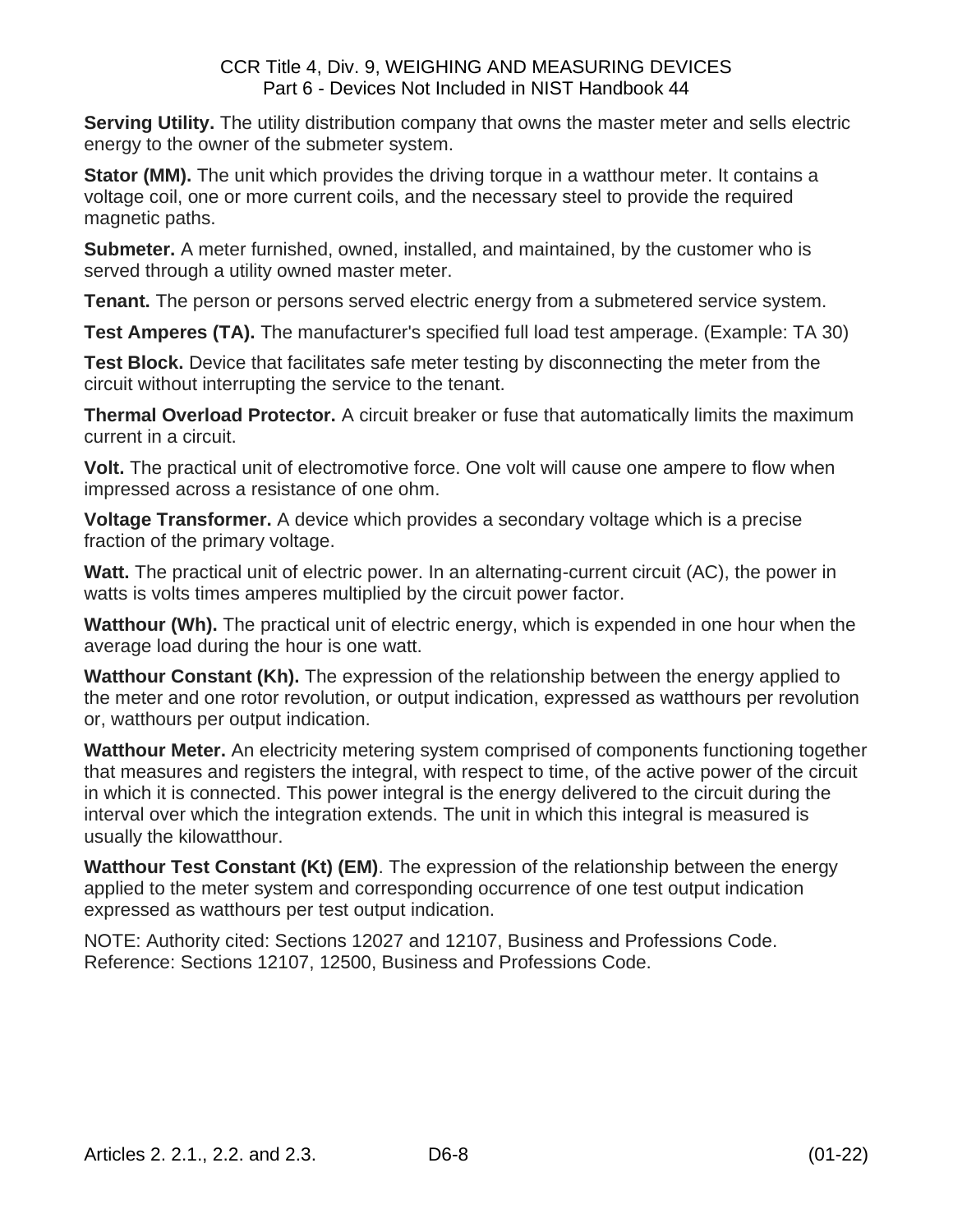## **§ 4027.2. S. Specifications.**

#### <span id="page-12-1"></span><span id="page-12-0"></span>**S.1. Metrological Components.**

A meter system shall be designed and constructed so that metrological components are adequately protected from environmental conditions likely to be detrimental to accuracy. Components shall be designed to prevent undetected access to adjustment mechanisms and terminal blocks by providing for application of a physical security seal or an audit trail.

#### <span id="page-12-2"></span>**S.2. Terminals.**

The terminals of the meter shall be arranged so that the possibility of short circuits while removing or replacing the cover, making connections, or adjusting the meter, is minimized.

#### <span id="page-12-3"></span>**S.3. Provision for Sealing.**

**S.3.1.** Sealing. Provisions shall be made for applying a security seal in a manner that requires the seal to be broken, or for other approved means of providing security (e.g. audit trail available at the time of inspection), before an adjustment can be made that affects the metrological integrity of the meter. The audit trail shall use the format set forth in Table S.3.1.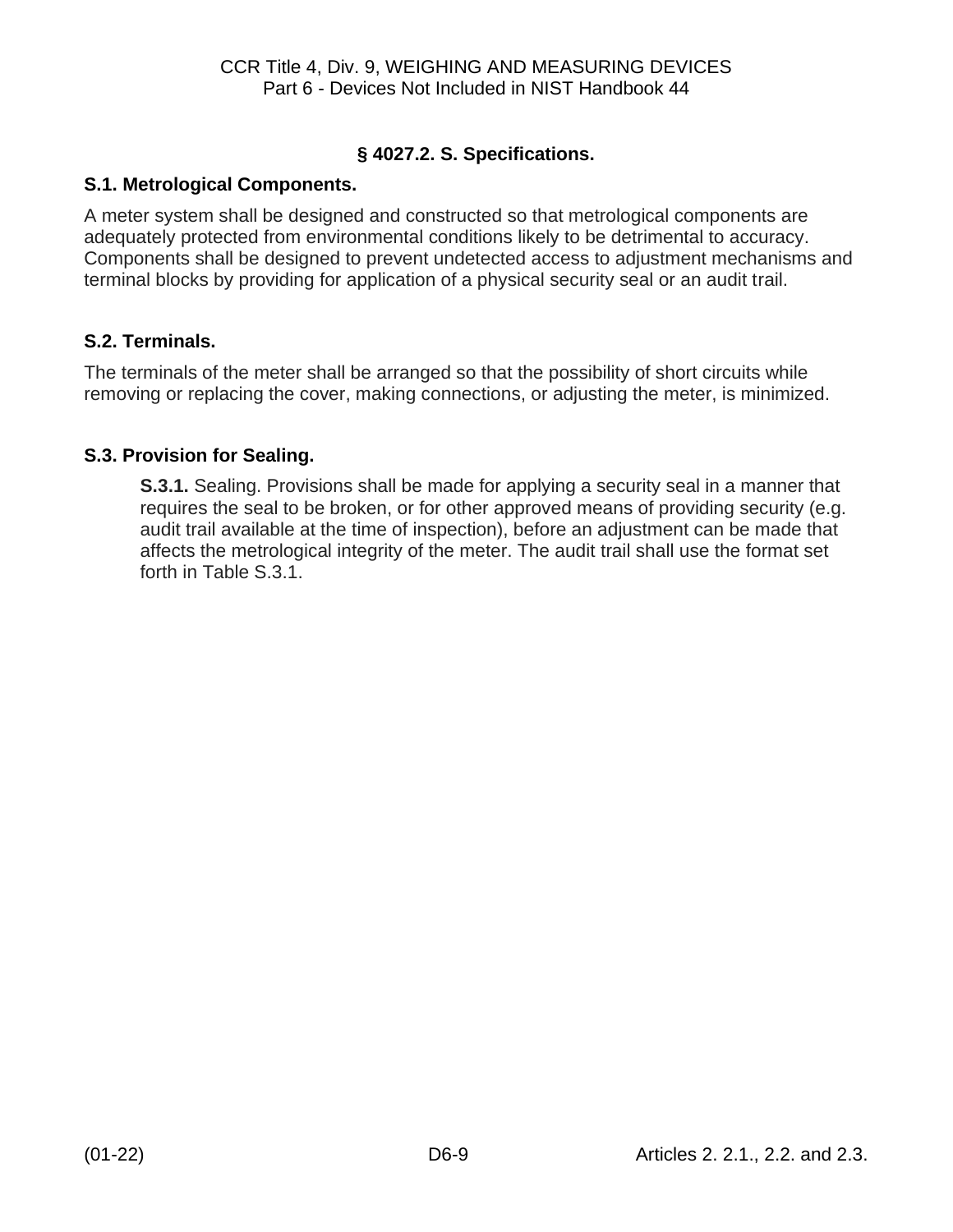| <b>Category of Device</b>                                                                                                                                                                                                                                                                           | <b>Method of Sealing</b>                                                                                                                                                                                                                                                                                                                                                                                                                                                                                                                                                                                                                                                                                                           |
|-----------------------------------------------------------------------------------------------------------------------------------------------------------------------------------------------------------------------------------------------------------------------------------------------------|------------------------------------------------------------------------------------------------------------------------------------------------------------------------------------------------------------------------------------------------------------------------------------------------------------------------------------------------------------------------------------------------------------------------------------------------------------------------------------------------------------------------------------------------------------------------------------------------------------------------------------------------------------------------------------------------------------------------------------|
| Category 1: No remote configuration<br>capability.                                                                                                                                                                                                                                                  | Seal by physical seal or two event counters:<br>one for calibration parameters and one for<br>configuration parameters.                                                                                                                                                                                                                                                                                                                                                                                                                                                                                                                                                                                                            |
| Category 2: Remote configuration<br>capability, but access is controlled by<br>physical hardware.<br>The device shall clearly indicate that<br>it is in the remote configuration mode<br>and record such message if capable<br>of printing in this mode or shall not<br>operate while in this mode. | The hardware enabling access for remote<br>communication must be on-site. The<br>hardware must be sealed using a physical<br>seal or an event counter for calibration<br>parameters and an event counter for<br>configuration parameters. The event<br>counters may be located either at the<br>individual measuring device or at the system<br>controller; however, an adequate number of<br>counters must be provided to monitor the<br>calibration and configuration parameters of<br>the individual devices at a location. If the<br>counters are located in the system controller<br>rather than at the individual device, means<br>must be provided to generate a hard copy of<br>the information through an on-site device. |
| Category 3: Remote configuration<br>capability access may be unlimited or<br>controlled through a software switch<br>(e.g., password).<br>The device shall clearly indicate that<br>it is in the remote configuration mode<br>and record such message if capable                                    | An event logger is required in the device; it<br>must include an event counter (000 to 999),<br>the parameter ID, the date and time of the<br>change, and the new value of the parameter.<br>A printed copy of the information must be<br>available through the device or through<br>another on-site device. The event logger<br>shall have a capacity to retain records equal<br>to ten times the number of sealable<br>parameters in the device, but not more than                                                                                                                                                                                                                                                               |
| of printing in this mode or shall not<br>operate while in this mode.                                                                                                                                                                                                                                | 1000 records are required. (Note: Does not<br>require 1000 changes to be stored for each<br>parameter.)                                                                                                                                                                                                                                                                                                                                                                                                                                                                                                                                                                                                                            |

| Table S.3.1. Categories of Device and Methods of Sealing |  |
|----------------------------------------------------------|--|
|----------------------------------------------------------|--|

#### <span id="page-13-0"></span>*S.4. Meter Identification and Marking Requirements.*

*The following identification and marking requirements are in addition to the requirements of National Institute of Standards and Technology (NIST) Handbook 44, Section 1.10, General Code, G-S.1.* 

*Each meter shall have the following information legibly marked on the nameplate or register, if applicable.*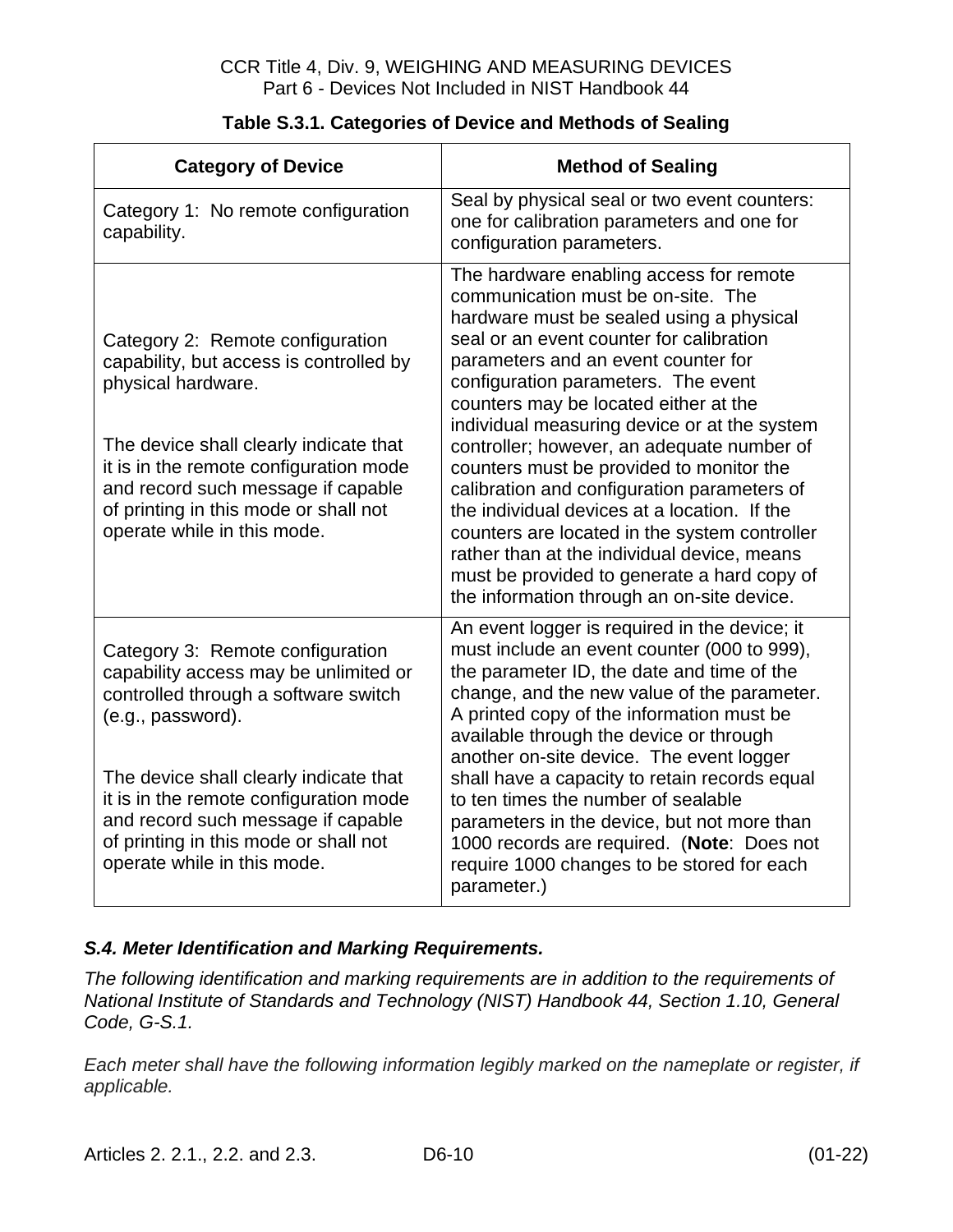- *(a) Manufacturer's name or trademark, type designation, and non-repetitive serial number.*
- *(b) AC voltage rating.*
- *(c) Test amperes (TA).*
- *(d) Meter class (CL).*
- *(e) Watthour or rotor constant (Kh).*
- *(f) (MM) Register ratio (Rr) and multiplier (if greater than one).*
- *(g) Frequency rating (Hz).*
- *(h) Number of meter stator(s) or element(s).*
- *(i) Watthour meter or other descriptive term.*
- *(j) (MM) Number of wires (W).*
- *(k) (MM) Form designation (FM).*
- *(l) (EM) Watthour test constant (Kt).*

*Instrument transformer-rated meters shall contain the following additional information:*

- *(m) Instrument transformer ratio or transformer model number.*
- *(n) (MM) Primary watthour constant (PKh).*

*(o) Temperature Limits, if narrower than and within -20°C to +50°C (-4°F to 122°F). (Nonretroactive as of February 12, 2009)*

# <span id="page-14-0"></span>**S.5. Abbreviations and Symbols.**

The following abbreviations or symbols may appear on a meter, instrument transformer, or indicator.

- $(a)$  FM = Form
- (b)  $CL = Class$
- (c)  $V = Volts$
- (d) Hz = Hertz, Frequency or Cycles Per Second
- (e) TA = Test Amperes
- (f)  $K_h$  = Watthour Constant Per Rotor Revolution or Pulse
- (g)  $PK_h = Primary Watthour Constant$
- (h)  $R_r$  = Register Ratio
- (i) CTR = Current Transformer Ratio
- (j) VTR or PTR = Voltage or Potential Transformer Ratio
- $(k)$  MULT BY = Multiply By
- (I)  $W = Wire$  (example: 240V 3W)
- $(m)$  Y = WYE Power Supply
- (n) ANSI = American National Standards Institute
- (o)  $B = Burden$
- (p) BIL = Basic Lightning Impulse Insulation Factor
- (g)  $K_t = (EM)$  Watthour Test Constant
- (r) AC = Alternating Current (i.e. VAC)
- (s) Wh = Watthour
- $(t)$  kWh = Kilowatthour
- (u) ∆ = Delta Power Supply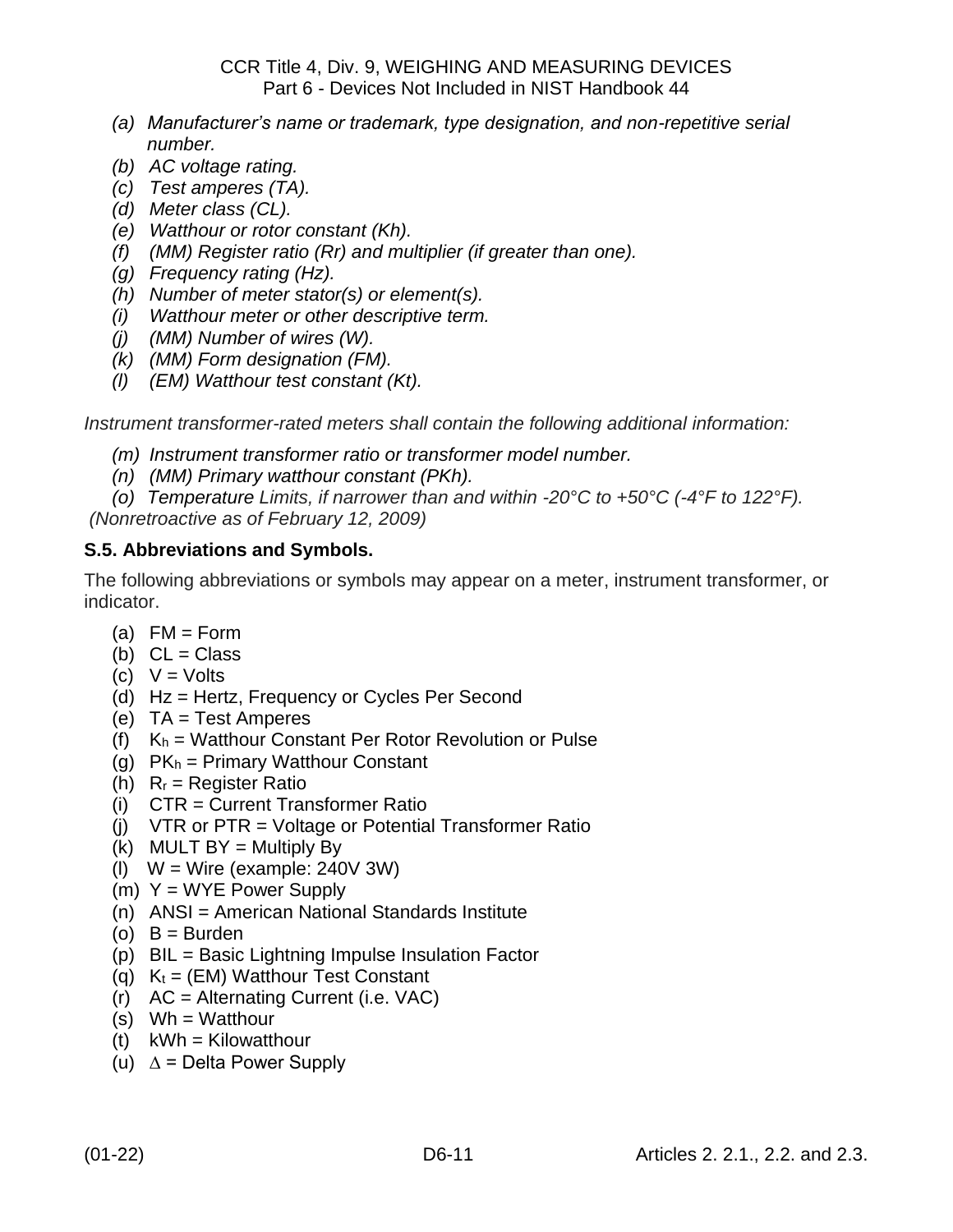#### <span id="page-15-0"></span>**S.6. Instrument Transformer.**

*S.6.1. Identification. Each instrument transformer that is non-integral with the meter shall have a permanent identification label identifying the following:*

- *(a) Manufacturer's name, type designation, and non-repetitive serial number*
- *(b) True ratio, primary versus secondary, ampere or voltage values*
- *(c) Accuracy class*
- *(d) Burden designation (B)*
- *(e) Basic lightning impulse insulation level (BIL)*
- *(f) Rated Frequency (HZ)*

*Note: If evident by the method of integration that instrument transformers are not intended to be detachable or replaceable, the required information may be located on the meter.* 

*(Nonretroactive as of February 12, 2009)*

*S.6.2. Accuracy Class. An instrument transformer that is not an integral part of the meter and is used for revenue metering shall be rated 0.3 accuracy class or more accurate for the burden of a particular meter type. If a meter system requires an instrument transformer more accurate than 0.3 accuracy class, the limitations shall be stated on the meter.* 

*(Nonretroactive as of February 12, 2009)*

**S.6.3. Polarity Marking.** A permanent mark indicating proper installation orientation is required on the instrument transformer when the accuracy of the meter is affected.

#### <span id="page-15-1"></span>**S.7. (MM) Meter Register.**

A meter register shall clearly indicate the number of kilowatthours measured by the meter. The register ratio shall be indicated on the front of the registers that are not an integral part of the meter nameplate. Means shall be provided for the tenant to read the meter register.

#### <span id="page-15-2"></span>**S.8. (EM) Meter Watthour Display.**

*S.8.1. All submeters in a service system shall have an individual customer display on or at the meter and the minimum value shall not exceed one kilowatt hour.*

*(Nonretroactive as of February 12, 2009)*

**S.8.2.** All submeter systems shall be capable of displaying at least one watthour test constant (Kt) output indication but not more than 20 watthour test constant output indications.

*Means for displaying watthour test constant output indications include but are not limited*  to: decimal point, contrasting display colors, shorting link, or a means for visual flashing *pulse counts.*

*(Nonretroactive as of February 12, 2009)*

*S.8.3. The minimum display value (unit of measure) shall be conspicuously identified on*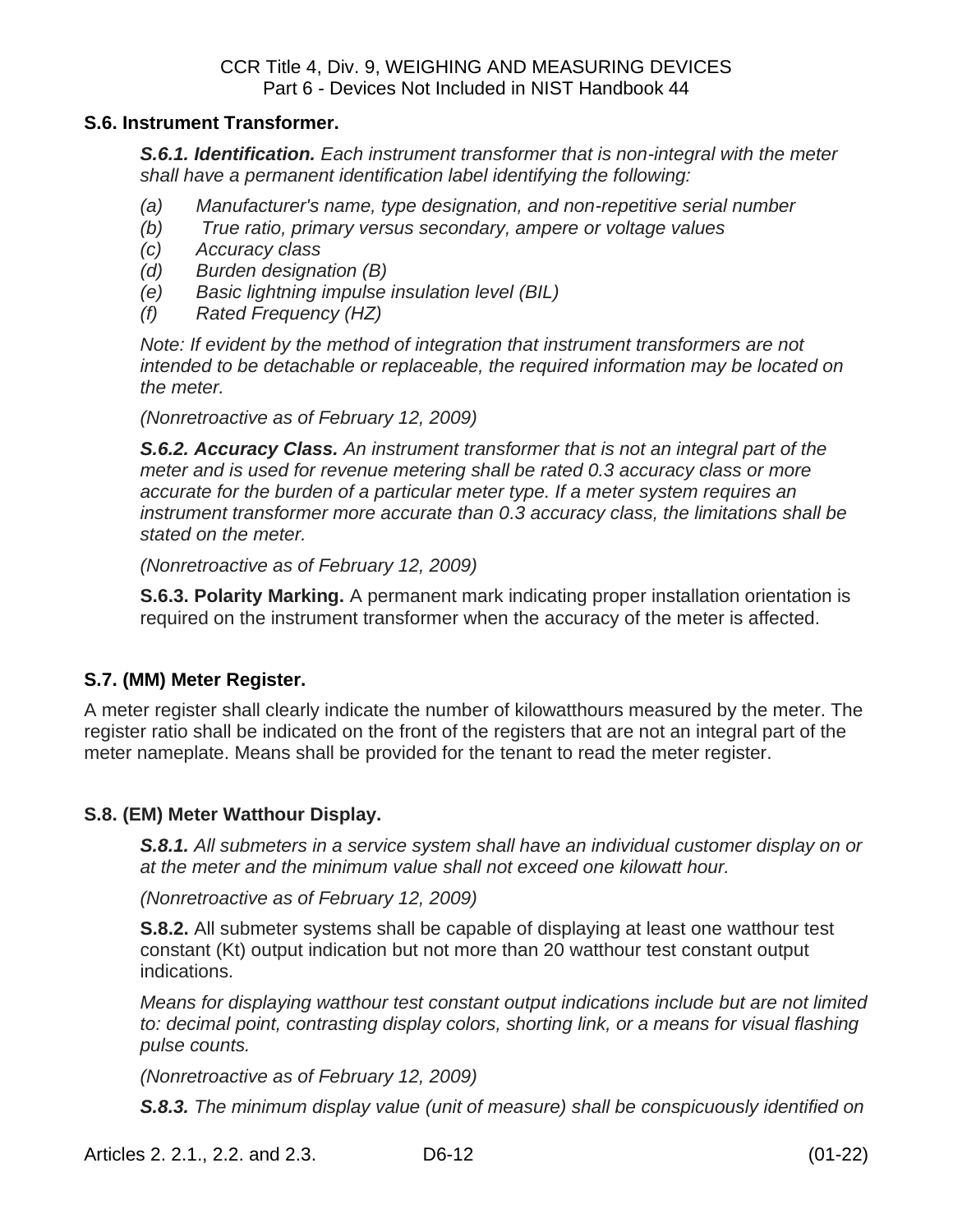*or near the customer display.*

*(Nonretroactive as of February 12, 2009)*

*S.8.4. A segmented digital display shall have an easily accessible provision for checking that all segments are operational.*

*(Nonretroactive as of February 12, 2009)*

*S.8.5. If the display is not on continuously, it shall be accumulated continuously so that real-time measurement is displayed during activation.*

*(Nonretroactive as of February 12, 2009)*

#### <span id="page-16-0"></span>**S.9. Multiple Meter Indicating Elements.**

An indicating or combination indicating-recording element coupled to two or more meter systems shall be provided with means to prohibit display of information from any meter system not selected, and shall be provided with automatic means to indicate clearly and definitely which meter system is associated with the indication.

#### <span id="page-16-1"></span>**S.10. (EM) Meter-Control Program.**

The meter-control program shall be an integral part of the meter's firmware read-only memory that cannot be changed in its operating environment. This section does not apply to electronic meters that do not utilize a meter-control program.

#### <span id="page-16-2"></span>**S.11. (EM) Data Storage and Retrieval.**

(a) Watthour data accumulated and displayed on the indicator shall be permanent and accessible.

- (b) Values displayed or stored in memory shall not be affected by electrical, mechanical or temperature variations, radio-frequency interference, power failure, or any other environmental influences to the extent that accuracy is impaired.
- (c) Memory and/or display shall be recallable for the life of the meter. A replaceable battery shall not be used for this purpose.

#### <span id="page-16-3"></span>*S.12. Temperature Range for Metering Components.*

*Meters shall be accurate and correct over the temperature range of -20 °C to +50 °C (-4 °F to 122 °F). If the meter and/or components are not capable of meeting these requirements the installations shall be limited to temperature limits stated on the meter.*

*(Nonretroactive as of February 12, 2009)*

NOTE: Authority cited: Sections 12027 and 12107, Business and Professions Code. Reference: Section 12107, Business and Professions Code.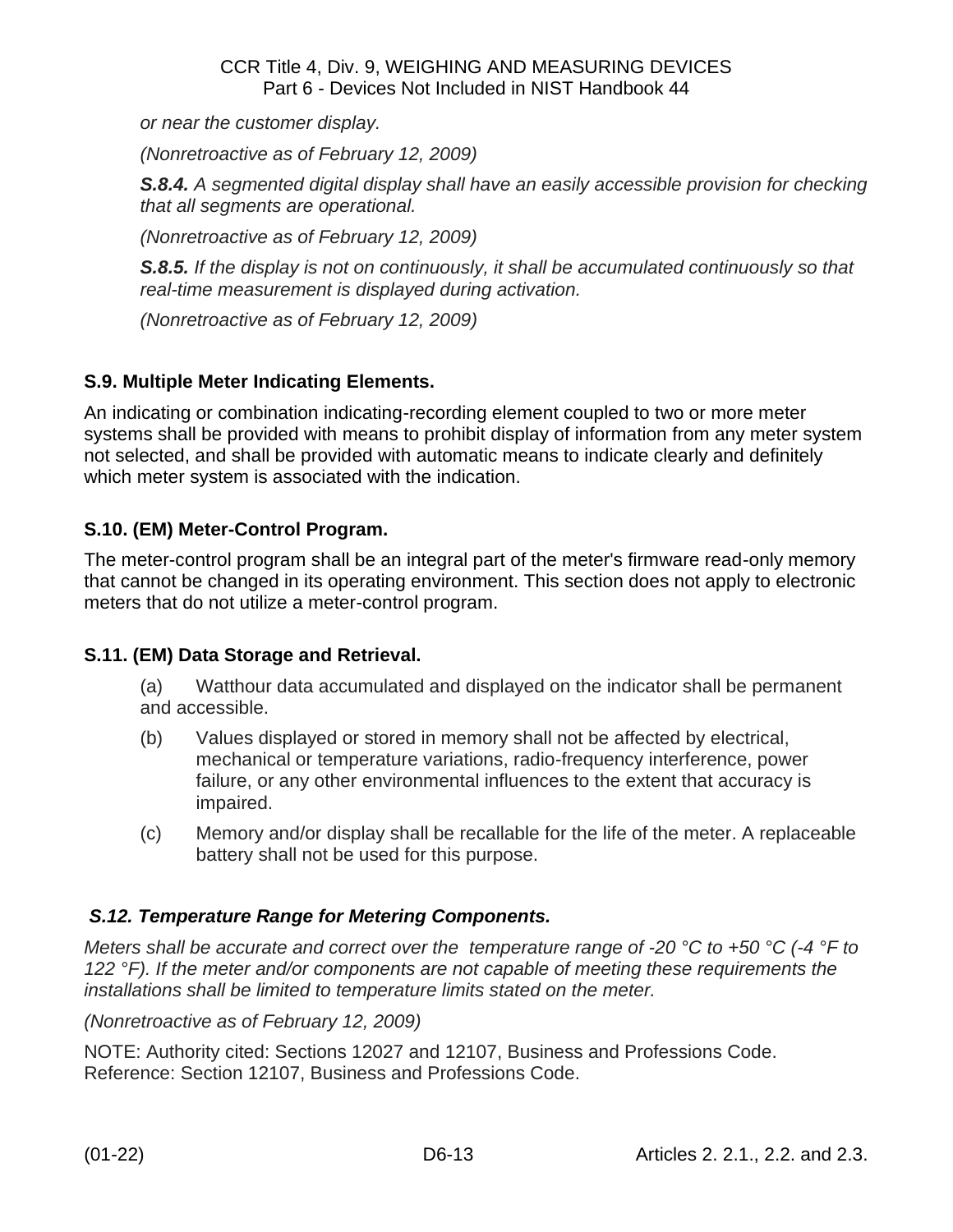#### **§ 4027.3. N. Notes.**

#### <span id="page-17-1"></span><span id="page-17-0"></span>**N.1. Meter Creep Test.**

A meter creep test shall be conducted by applying rated voltage to the meter under test and no load applied.

#### <span id="page-17-2"></span>**N.2. Meter Starting Load.**

A meter starting load test shall be conducted by applying rated voltage and 0.5-ampere load.

#### <span id="page-17-3"></span>**N.3. (MM) Test Revolutions.**

Full and light load tests shall require 8 or more revolutions of the test standard and at least one revolution of the meter under test.

#### <span id="page-17-4"></span>**N.4. (EM) Meter Test Constant Output Indications.**

Full and light load tests shall consist of 8 or more watthour test constant (Kt) output indications of the test standard and at least one watthour test constant (Kt) output indication of the meter under test. Test standards that read out directly in watthours shall meet the watthour equivalent of 8 or more watthour test constant (Kt) output indications.

#### <span id="page-17-5"></span>**N.5. Meter and System Test Loads.**

- (a) (MM) Mechanical self-contained meters shall be balanced load tested, and may be single element tested, for meter accuracy at full and light loads.
- (b) (MM) Instrument transformer rated systems shall be single element tested, and may be balanced load tested, for system accuracy at full and light loads. Meter testing shall be accomplished by applying the test load to the current transformer(s).
- (c) (EM) Instrument transformer(s) rated systems shall be single element tested, for system accuracy at full and light loads. Meter testing shall be accomplished by applying the test load to the instrument transformer(s) with the voltage circuits energized.
- (d) The reference voltage phases (A, B, or C) at the meter shall be the same phase as the load.

#### <span id="page-17-6"></span>**N.6. Test of a Meter System.**

- (a) Each meter submitted for test shall be a complete system. For example: a meter body and any necessary instrument transformer(s), indicator(s), system software, etc., required to make up a complete system.
- (b) The test load applied for a full load test shall be the marked test amperes (TA) on the nameplate of the meter under test.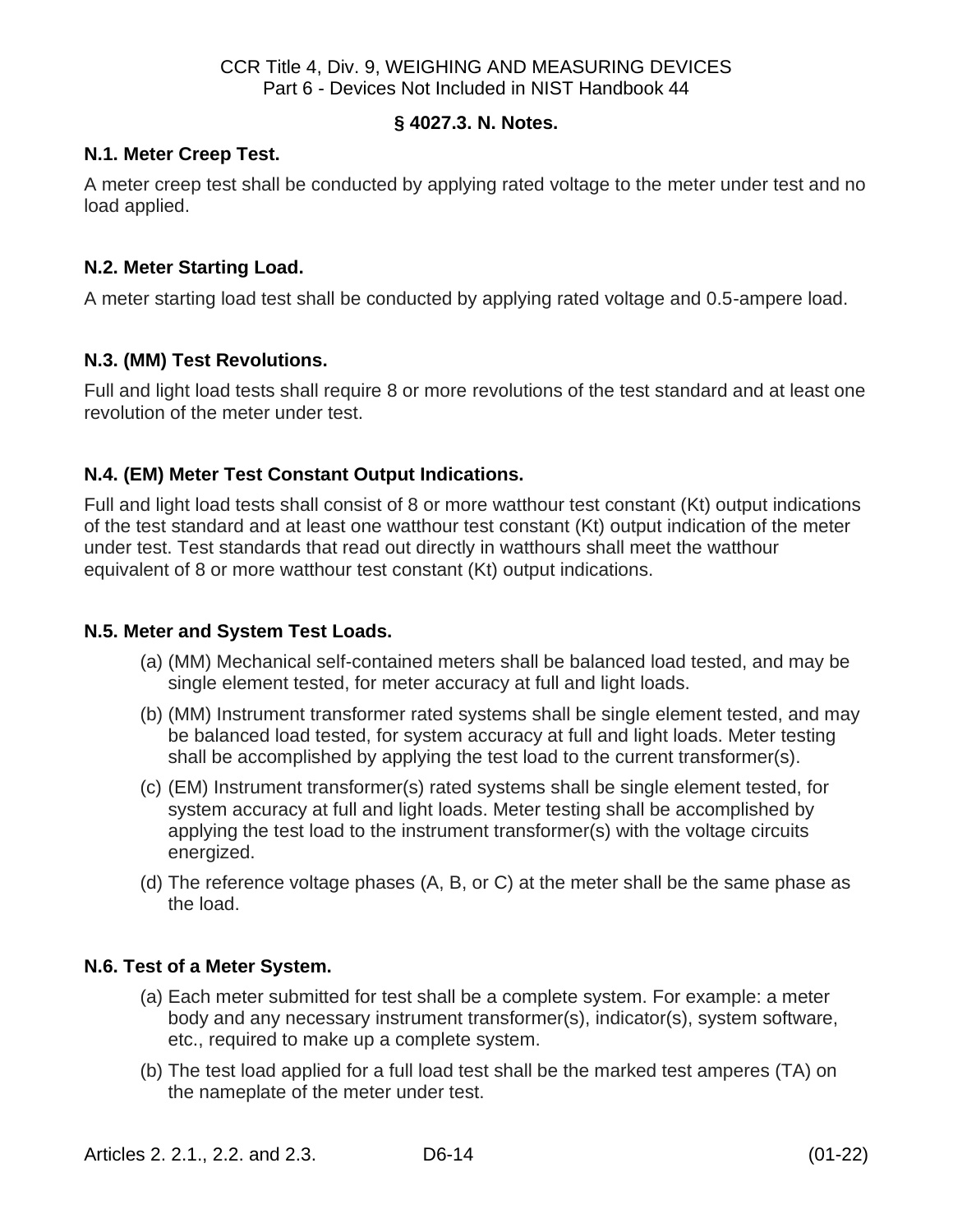- (c) The test load applied for a light load test shall be conducted at not less than 10% of the marked (TA) test amperes on the nameplate of the meter under test.
- (d) The test load applied for a full load test of a meter for a 0.5 power factor setting shall be the marked (TA) test amperes of the nameplate of the meter under test.
- (e) The test load applied for a light load test of a meter for a 0.5 power factor setting shall be conducted at not less than 20% of the (TA) test amperes of the meter.
- (f) All tests shall be made at the rated voltage  $\pm$  10%.

NOTE: Authority cited: Sections 12027 and 12107, Business and Professions Code. Reference: Section 12107, Business and Professions Code.

# **§ 4027.4. T. Tolerances.**

#### <span id="page-18-1"></span><span id="page-18-0"></span>**T.1. Meters with Separate Components.**

Where instrument transformers or other components are used, the provisions of this section shall apply to all metering components.

#### <span id="page-18-2"></span>**T.2. Meter Creep Test.**

**T.2.1. (EM)** The meter indicator or display shall not change by more than one least significant digit with the voltage circuit(s) energized and current circuit(s) not energized for a duration of one hour using the watthour test constant (Kt) output indications.

**T.2.2. (MM)** A meter rotor shall rotate no more than one complete revolution in 10 minutes with the meter voltage circuit(s) energized and the current circuit(s) not energized.

#### <span id="page-18-3"></span>**T.3. Meter Starting Load Test.**

T.3.1. (EM) The watthour test constant (Kt) output indication shall continue to advance when a load of 0.5 amperes is applied.

T.3.2. (MM) The meter rotor shall rotate continuously when a load of 0.5 amperes is applied.

#### <span id="page-18-4"></span>**T.4. Application to Underregistration and to Overregistration.**

The following prescribed tolerances shall be applied to errors of underregistration and errors of overregistration.

**T.4.1. Tolerance Values.** Maintenance and acceptance tolerances for electric watthour meters shall be as follows for full and light load tests:

(a) Maintenance tolerance shall be 2 percent for full and light loads.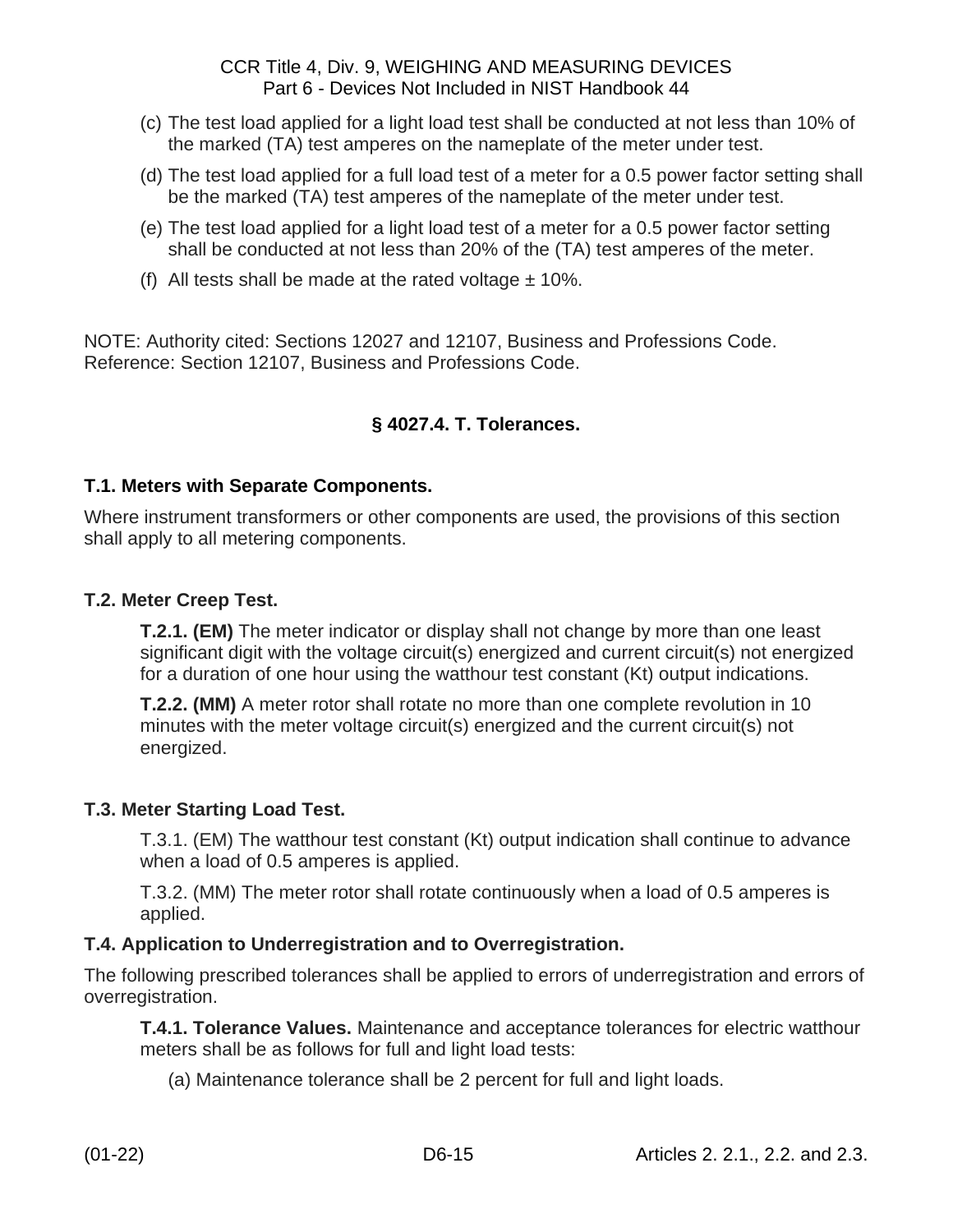(b) Acceptance tolerance shall be 1 percent for full and light loads.

**T.4.2. Power Factor Tests.** Power factor tests shall be conducted at 0.5 power factor setting:

(a) Maintenance tolerance shall be 2 percent for full and light loads.

(b) Acceptance tolerance shall be 1 percent for full and light loads.

NOTE: 0.5 power factor light load tests shall be conducted at 20 percent of the Test Amperes (TA).

NOTE: Authority cited: Sections 12027 and 12107, Business and Professions Code. Reference: Section 12107, Business and Professions Code.

#### **§ 4027.5. UR. User Requirements.**

#### <span id="page-19-1"></span><span id="page-19-0"></span>**UR.1. Selection Requirements.**

**UR.1.1. Meter Class.** The meter class shall equal or exceed the total capacity in amperes of the thermal overload protectors of the tenant.

**UR.1.2. Suitability of Equipment.** A meter shall be suitable for use on its electrical system. A 3-wire two-phase load which is connected to a 120-208 volt network service shall be metered by a two-stator or two-element meter.

A meter shall accurately measure all loads 5 percent or greater of the electric service capacity of the tenant. Service capacity shall be determined by the master thermal overload protectors to the tenants' service or by the rated capacity of an electric cord and its connector used to provide power from the service panel to the tenant.

**UR.1.3. Instrument Transformer Ratio.** The instrument transformer shall be correctly matched to the meter indicator and multiplier

#### <span id="page-19-2"></span>**UR.2. Installation Requirements.**

.

*UR.2.1. Regulation Conflicts and Permit Compliance. If any provision of this section (UR.2. Installation Requirements) is less stringent than that required of a similar installation by the serving utility, the installation shall be in accordance with those requirements of the serving utility.*

*The installer of any new electric watthour submeter service shall obtain all necessary permits and shall conform to California Public Utilities Commission (CPUC) Decision D 05-05-026, including but not limited to conformance with Section 8 of Pacific Gas and Electric Company (PG&E) Greenbook requirements.*

*(Nonretroactive as of February 12, 2009).*

*UR.2.2 Certification by Serving Utility or Public Utilities Commission. It is the responsibility of the owner of the submeter system to obtain written certification for each*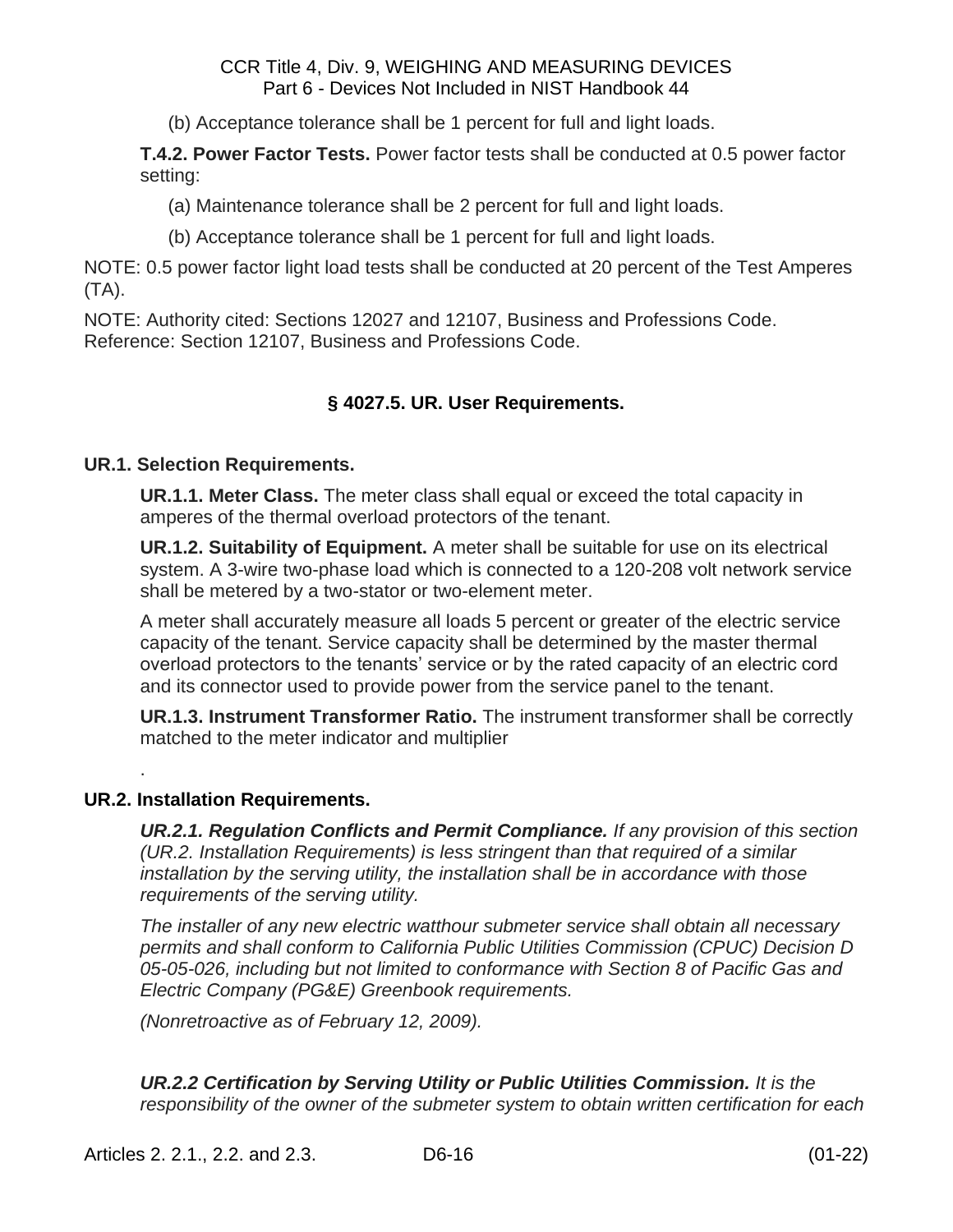*submetered service connection from the serving utility or from a person designated as qualified by either the serving utility or by the California Public Utilities Commission (CPUC),.*

*The required certification shall identify the address, space, or number, of the premise served by the submeter connection, be signed by an authorized serving utility representative or by a designee, and shall clearly state:*

- *a) the installation meets all serving utility installation and accessibility requirements for similar installations served directly by the serving utility,*
- *b) the installation is on a tariff schedule that qualifies for submeter use,*
- *c) the billing format, rates, and charges conform to Public Utilities Code Sections 739.5 or 12821.5 and to all applicable serving utility tariff rules,*
- *d) the installation complies with CPUC Decision 05-05-026 and applicable Pacific Gas & Electric Company "Greenbook" requirements,*
- *e) the date of such determination, and*
- *f) if performed by a designee, the designee's name and title, and the name and title of the serving utility company or Public Utilities Commission representative authorizing the designee to make the determination.*

*The certification shall be provided to the county sealer prior to a submeter being used for commercial purposes.*

*(Nonretroactive as of February 12, 2009).*

**UR.2.3. Meter Test Facilities.** All meters shall be provided with the same test facilities required of a similar meter by the serving utility.

**UR.2.4. (MM) Test Blocks.** All three-phase self-contained meter installations shall be equipped with test blocks, which are approved by the serving utility, for safe meter testing.

**UR.2.5. (MM) Test Switches.** Meter installations that are equipped with current or potential transformers, or both, shall have test switches installed, which are approved by the serving utility, for safe meter testing.

**UR.2.6. (MM) Circuit Closing Devices.** All self-contained meter installations that cannot accept a short interruption of the electrical service, for the purpose of testing the meter, shall be equipped with a manual circuit closing device as approved by the serving utility. Automatic circuit closing devices shall not be used on any meter installation.

**UR.2.7. Metered Circuits (Load Service).** All electricity used by a tenant shall be taken exclusively from the load service of the tenant's meter. This service and its associated meter shall accurately measure the tenant's load and be capable of being used only at the discretion of the tenant.

**UR.2.8. Unmetered Circuits (Line Service).** The tenant's electric circuit shall not be taken from the line terminals of the meter, meter socket, or line service. The owner of the submeter system may utilize this service.